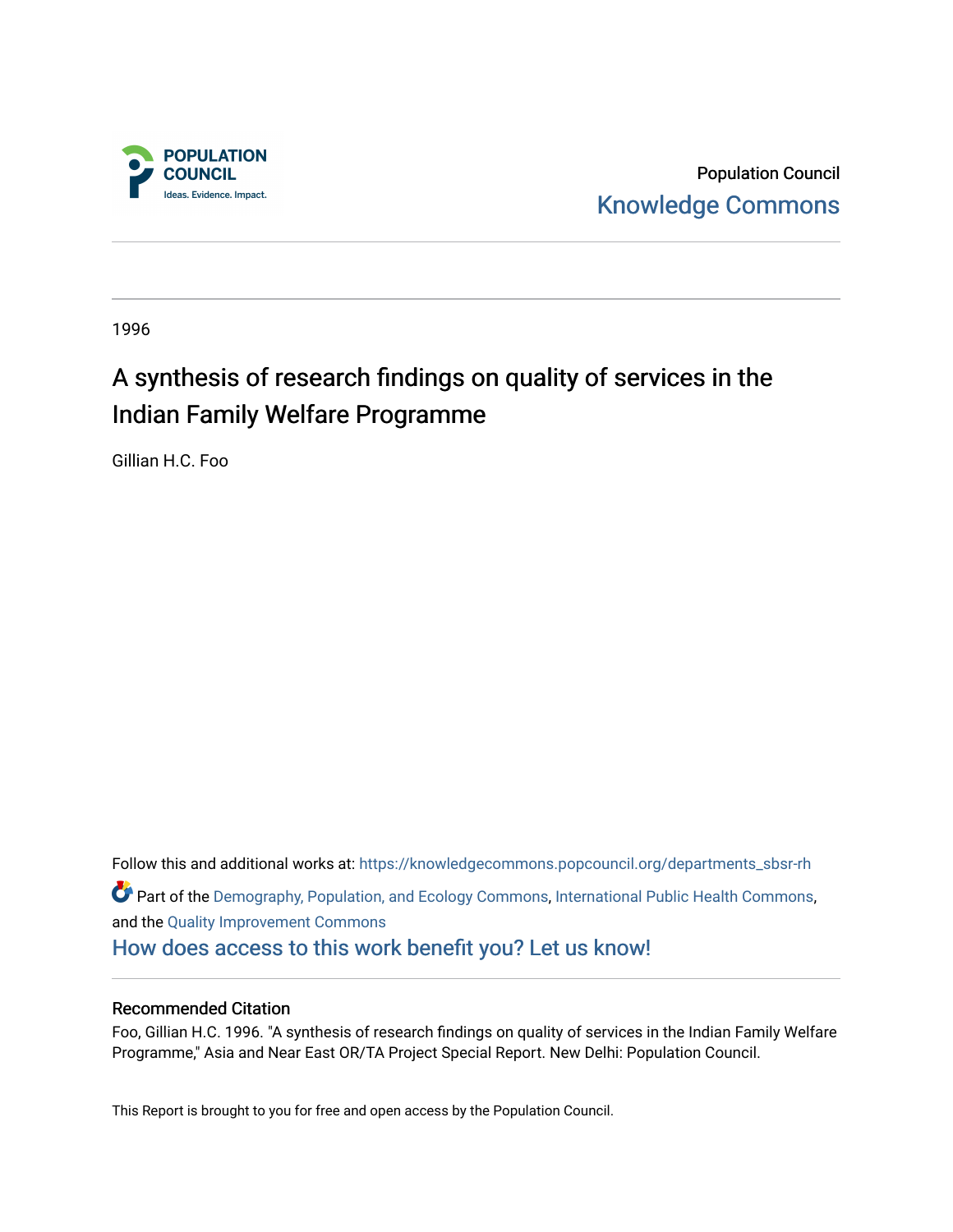# **A SYNTHESIS OF RESEARCH FINDINGS ON QUALITY OF SERVICES IN THE INDIAN FAMILY WELFARE PROGRAMME**

*Prepared by* **Gillian H-C. Foo**

**PROCEEDINGS FROM THE NATIONAL WORKSHOP ON OPERATIONS RESEARCH FOR IMPROVING QUALITY OF SERVICES Bangalore, Karnataka 24-26 May, 1995**

*Jointly sponsored by* **THE FORD FOUNDATION USAID THE POPULATION COUNCIL**

> **The Population Council, India 1996**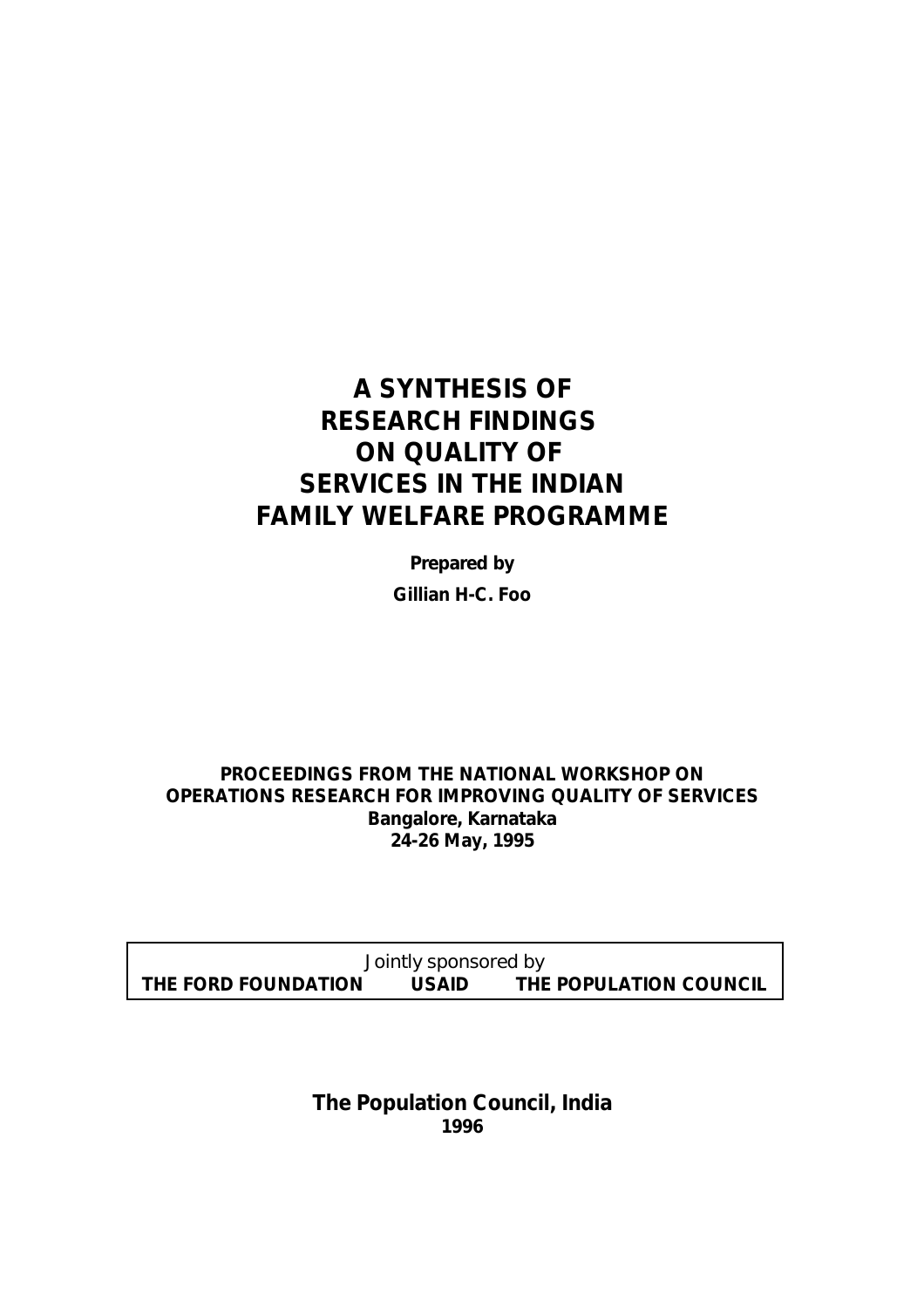| <b>CONTENTS</b> |
|-----------------|
|-----------------|

| I.  |             | <b>INTRODUCTION</b>                                          |    | $\mathbf{1}$<br>$\overline{2}$ |
|-----|-------------|--------------------------------------------------------------|----|--------------------------------|
|     |             | <b>Objectives of the Workshop</b>                            |    |                                |
| П.  |             | <b>USERS' PERSPECTIVES</b>                                   |    | 3                              |
|     | А.          | Accessibility and availability of services                   |    | 3                              |
|     | <b>B.</b>   | Availability of essential supplies                           |    | 5                              |
|     | $C_{\cdot}$ | Method choice                                                |    | 6                              |
|     | D.          | Information provided to clients                              |    | 6                              |
|     | <b>E.</b>   | Technical competence                                         |    | 7                              |
|     | $F_{\cdot}$ | Follow-up and mechanism for continuity of use                |    | 7                              |
|     | G.          | Client-provider information                                  |    | 8                              |
|     | H.          | Satisfaction with services                                   |    | 9                              |
|     | I.          | Summary                                                      |    | 9                              |
| Ш.  |             | <b>PROVIDERS' PERSPECTIVES</b>                               |    | 10                             |
|     | A.          | Accessibility and availability of services                   |    | 10                             |
|     | <b>B.</b>   | Logistical support                                           |    | 12                             |
|     | $C_{\cdot}$ | Method choice                                                |    | 14                             |
|     | D.          | Comprehensiveness of information provided                    | 15 |                                |
|     | E.          | Technical competence                                         |    | 15                             |
|     | F.          | Follow-up and mechanism for continuity of use                |    | 16                             |
|     | G.          | The effect of targets on the performance of providers        |    | 17                             |
|     | H.          | Summary                                                      |    | 18                             |
| IV. |             | <b>QUALITY OF CARE IN STERILIZATION CAMPS</b>                |    | 19                             |
|     | A.          | Standards of infrastructure                                  |    | 19                             |
|     | <b>B.</b>   | Technical competence                                         |    | 21                             |
|     | C.          | Interpersonal dimension of quality of care                   |    | 25                             |
|     | D.          | Organization and management of camps                         |    | 25                             |
|     | Е.          | Summary                                                      |    | 26                             |
| V.  |             | <b>IMPACT OF QUALITY OF CARE ON CONTRACEPTIVE USE</b>        |    | 27                             |
|     | A.          | The effects of quality of care on contraceptive adoption     |    | 27                             |
|     | <b>B.</b>   | The effects of quality of care on contraceptive continuation | 28 |                                |
| VI. |             | DISSEMINATION AND UTILIZATION                                |    | 30                             |

## **APPENDICES**

| List of Papers |
|----------------|
|                |

- II. List of Participants
- III. Agenda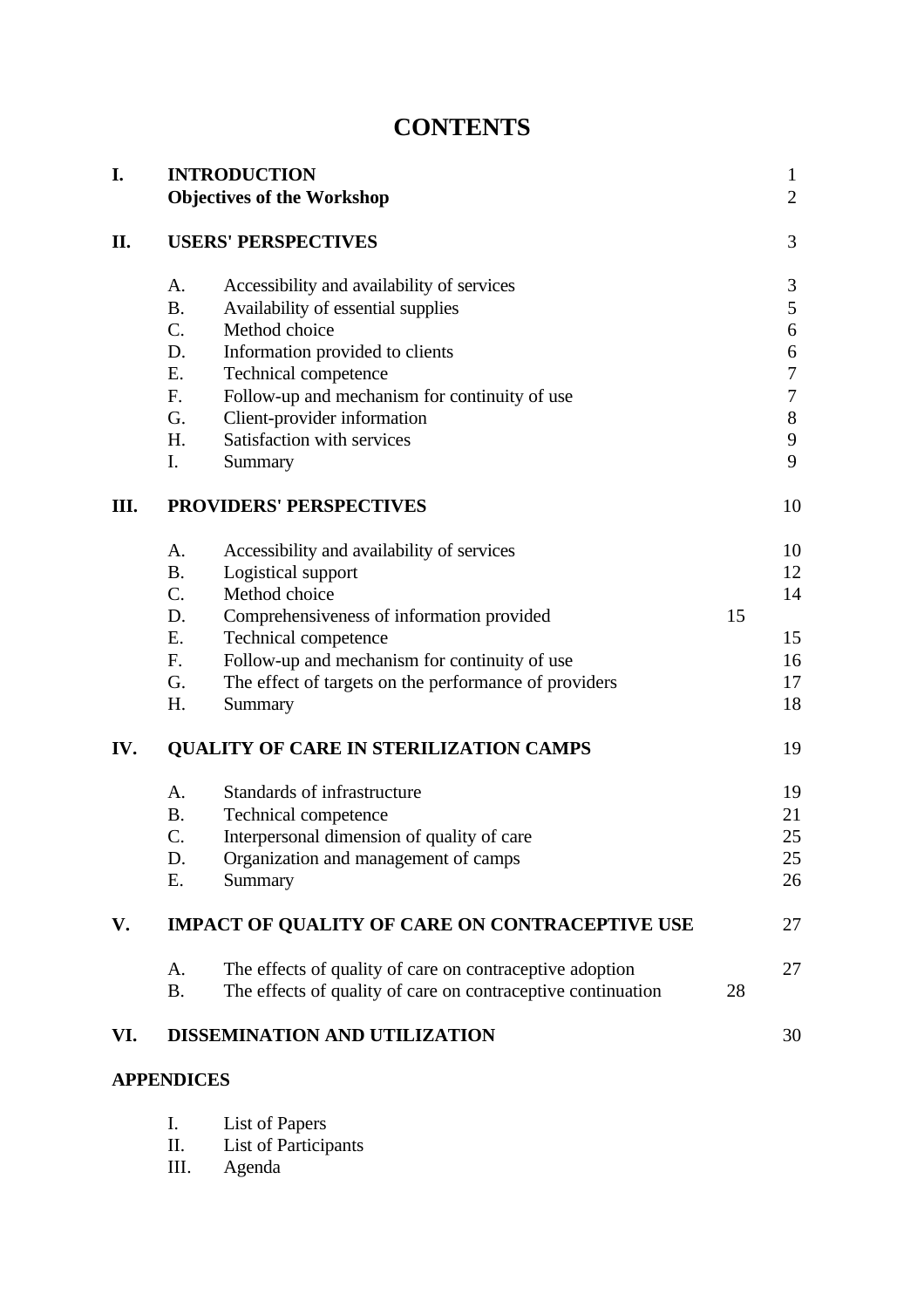## **QUALITY OF SERVICES IN THE INDIAN FAMILY WELFARE PROGRAMME**

## **I. INTRODUCTION**

In recent years, there has been growing recognition among researchers and policy makers that the quality of care provided by family planning programmes in developing countries is an important determinant of whether couples adopt contraception and continue as contraceptive users, or whether these programmes are under-utilized by the population they are designed to serve. Quality services are also considered to be basic to individual women's overall reproductive health needs.

Although quality of care issues have generated considerable research interest, and theoretical frameworks have been developed for defining quality of care (most notable is that by Bruce and Jain of the Population Council), the absence of systematic empirical evidence on the relationship between quality of care and contraceptive use is one reason why this dimension has not been accorded greater priority. This is true of the Indian government programme where policy makers and programme managers have been slow in introducing improvements in the quality of services. Another reason contributing to this absence of effort is that discussions on this issue remain at a very general level and concrete recommendations on programming improvements are elusive. Today, the Indian programme's achievements remain moderate, 40 years of effort notwithstanding. The programme is characterized by centrally established contraceptive targets--especially for sterilization--which are deterimental to the overall quality of services, limited method choice for couples who wish to either space or terminate childbearing, and major gaps in areas such as counselling, provider-client relations, and continuity of care.

A major initiative to identify and implement improvements in the quality of services within the Indian programme calls for a systematic analysis, organisation and presentation of the available data to the policy makers and programme managers concerned. Additional data, especially qualitative information, is also required on issues such as user's perception of quality of care, the relative importance of various components of quality of care (e.g. choice of methods, technical competence, interpersonal relations), as well as quality of care from the provider's perspective.

In response to these gaps in information on the quality of services, the Population Council, with support from the Ford Foundation and the United States Agency for International Development (USAID), commissioned a series of studies on the quality of services provided by the Indian government family planning programme, and organised a workshop where these research findings could be presented. This report synthesizes the findings of the 28 research papers presented at the workshop on "The Quality of Services in the Indian Family Welfare Programme" held in Bangalore from May 24 to 26, 1995.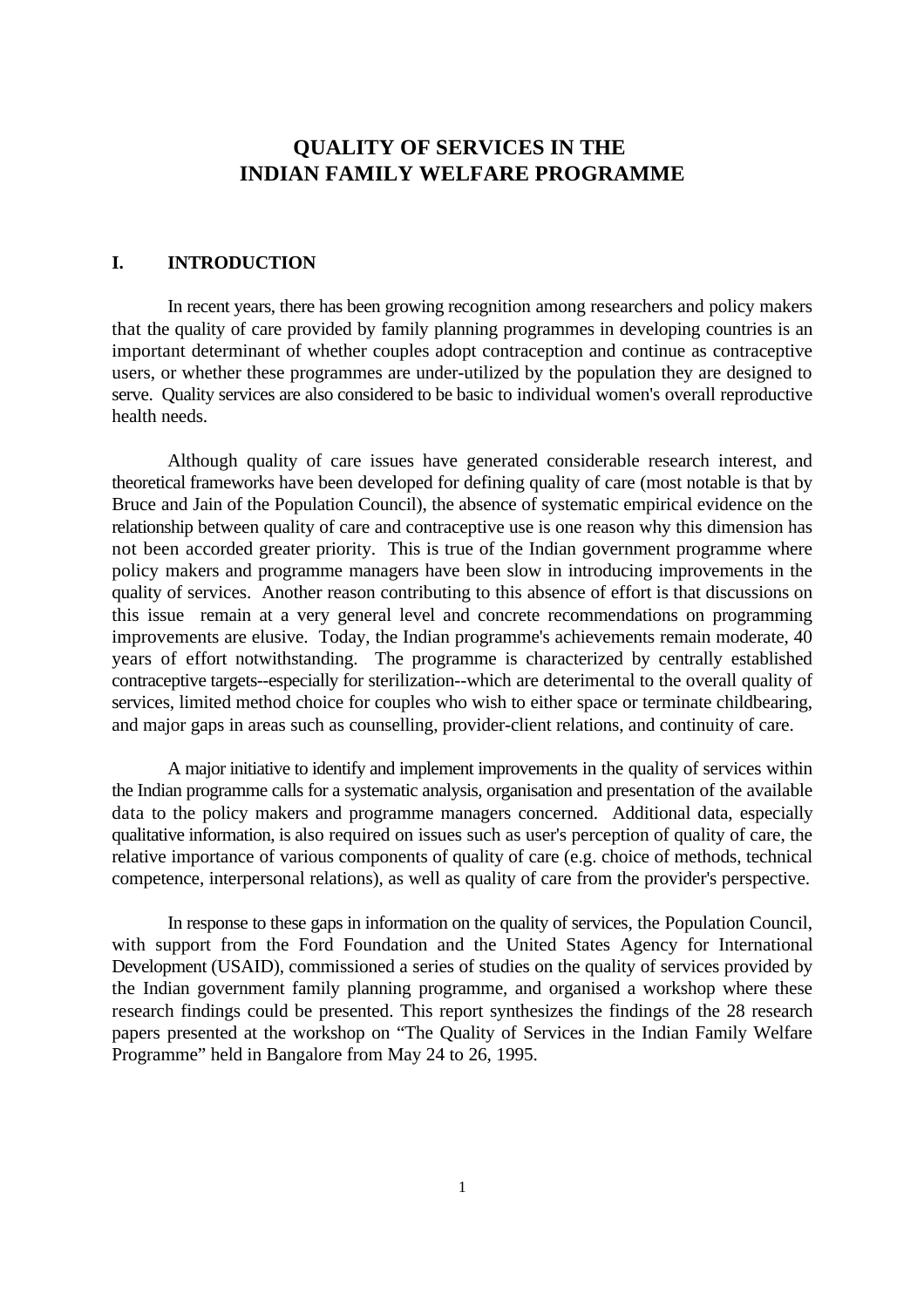## **Objectives of the Workshop**

The general objective of the workshop was "to synthesize available evidence on the standards of care provided by the Indian programme and the relationship between quality of care and effective family planning use." Furthermore, it was to suggest areas for further operations research, as well as possible policy and programme interventions. The specific objectives included in the following:

- 1. To present empirical data available on:
	- Users' perceptions of "good quality of care";
	- é Providers' perceptions of the quality of services provided and the problems faced in providing "good quality of services"; and
	- Linkages between quality of services provided and contraceptive prevalence as well as continuation of use of temporary methods.
- 2. To provide a forum for programme managers, from both central and state government, and researchers to discuss the quality of care provided in India and to identify possible areas for operations research and interventions to improve it.
- 3. To discuss possible procedures for institutionalising quality of care as an essential service component.

This report is divided into four sections: 1) Users' Perspectives, 2) Providers' Perspectives, 3) Quality of Care in Sterilization Camps, and 4) the Impact of Quality of Care on Contraceptive Use.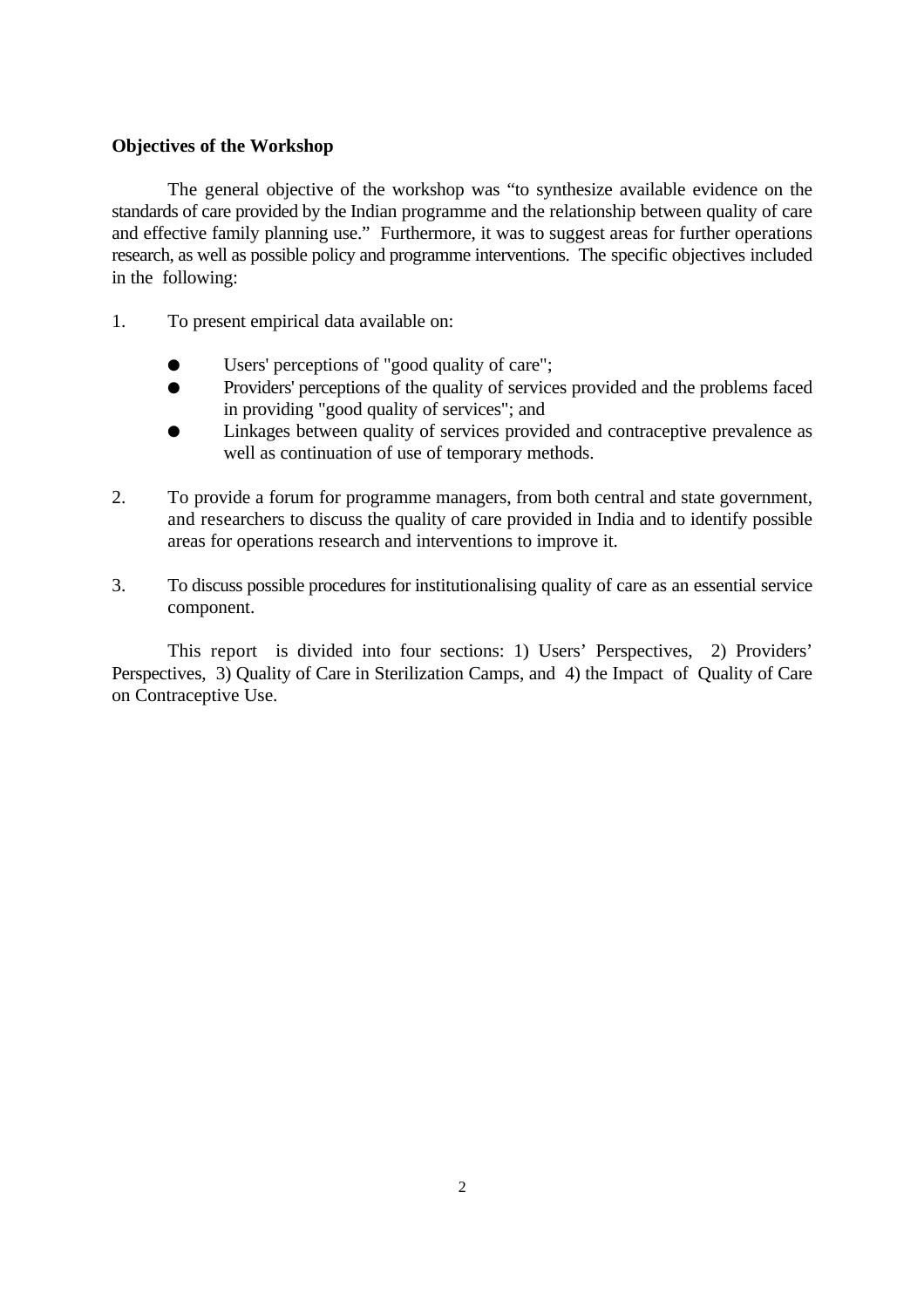#### **II. USERS' PERSPECTIVES**

A major objective of this workshop was to identify clients' perceptions of the quality of care provided by the Family Welfare Programme with respect to family planning services, both in terms of the various dimensions of care received and the nature of clients' interaction with service providers. The workshop research papers on this topic drew information from quantitative surveys as well as from qualitative studies based at both clinic and outreach settings in the following states: Maharashtra (Murthy), Karnataka, Tamil Nadu; West Bengal, Bihar (Roy and Verma), Madhya Pradesh (Barge), Kerala (Ramanathan) and Tamil Nadu (Ravindran). The data were gathered through diverse methodologies which included surveys, client-flow analysis, observations, interviews and focus group discussions. The following discussion is a synthesis of the findings of these papers, organized according to specific indicators of quality of care which are standard to these papers.

#### **A. Accessibility and availability of services**

The issues discussed in this section attempt to ascertain whether the family planning services offered are accessible to clients, if they are available, and if they meet clients' needs. At the outreach level, the issues considered are frequency of household visits by the Auxiliary Nurse Midwife (ANM) and the amount of time spent with a client. At the clinic level, the issues considered are clinic timings, availability of a physician, length of wait to see a physician, availability of medication, and users' source of contraceptive supplies.

#### **Outreach: frequency of household visits**

Within the government program, the norm is that at the village level, a multipurpose extension health worker should visit every household within his or her work area at least once in two months to provide family welfare services. These include disease surveillance, information on and services related to maternal and child health, as well as motivation for family planning and the provision of some contraceptive methods. In rural Maharashtra, Murthy found that ANMs had visited only 50 percent of the households they should have in the prior three months (and male workers even less). In Bihar, 53 percent of respondents reported a home visit within the same time period, and in West Bengal this figure was 60 percent. Home visits by health workers in Tamil Nadu and Karnataka were more frequent--with 92 percent and 81 percent of respondents reporting a recent visit. However, Barge's qualitative data from Madhya Pradesh support the observation that ANMs' visits to outreach areas are irregular. The community of one ANM's work area made it clear to the researchers that neither the ANM nor her male counterpart had visited their village in the past six months and thus had little credibility. Villagers preferred private clinics over government facilities.

#### **Utilization of government clinics**

*Visited in last six/twelve months.* In order to obtain an indication of the extent to which government health services are utilized, women respondents who were interviewed in the two surveys which provided data on client perceptions of government family planning services (Roy and Verma, and Murthy) were asked if they had used a government health facility within the past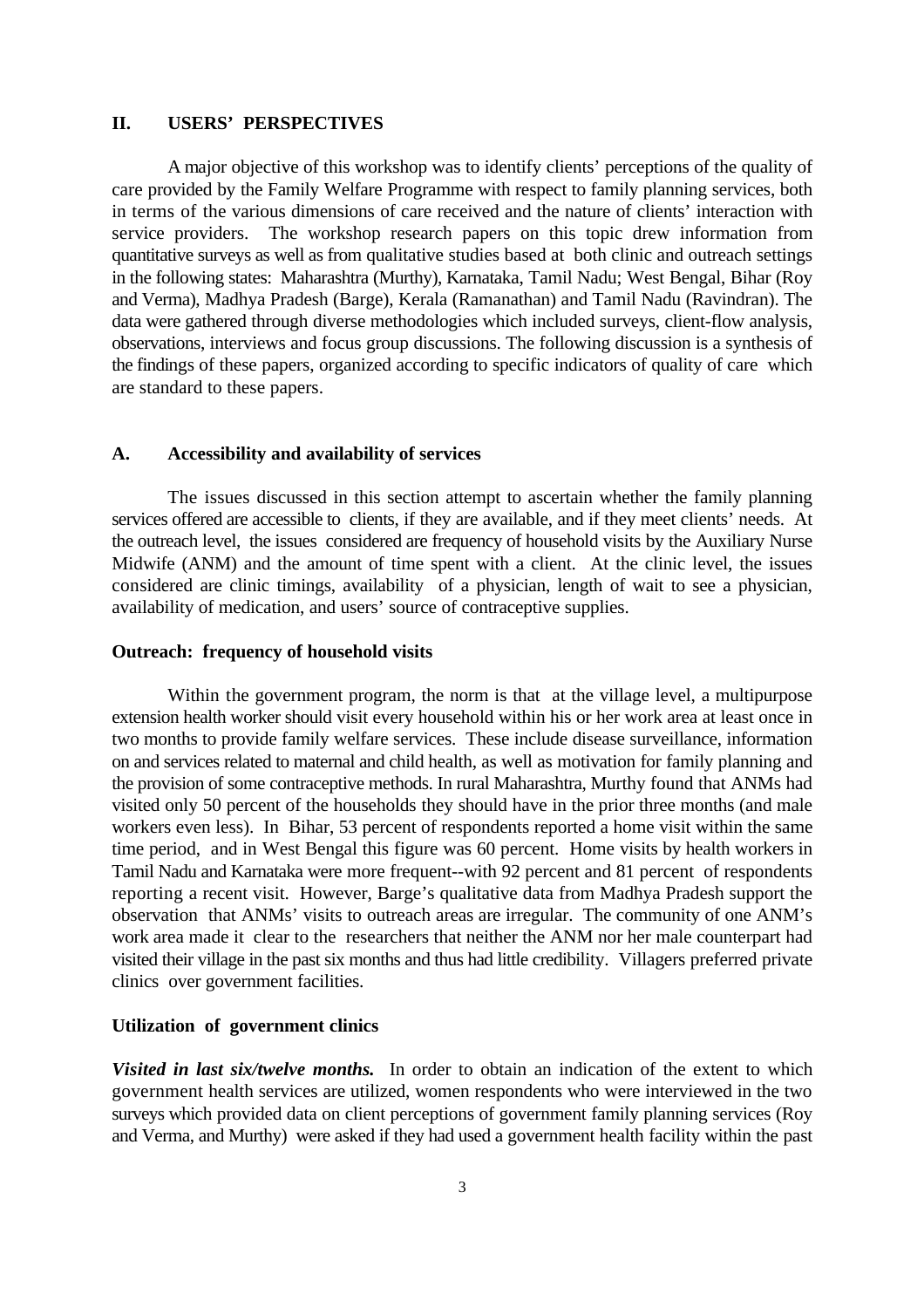year. Although more than half of respondents (53 percent) reported having visited a Primary Health Centre/Sub-Centre (PHC/SC) in the past year, three-quarters (76 percent) had been to a private practitioner in the same time period. In their study of family welfare services in four Indian states, Roy and Verma found that while the majority of women had been to a government health facility in the past six months, a lower proportion of these same women in Karnataka, Bihar and West Bengal stated that they would go to a government facility in case of illness. Clients' perceptions of private sector health and family planning services as superior to those offered by the government program are clearly illustrated in Murthy's findings whereby respondents consistently rank specific dimensions of service quality higher in the private sector compared to the public. In addition, as Ravindran suggests, the shortage of women doctors in the public sector clinics may draw more women clients to private clinics where women doctors are more likely to be found. Nevertheless, government clinics continue to be utilized--substandard service notwithstanding--because their monetary costs to clients are minimal.

#### **Clinic: accessibility to clients**

The physical accessibility of a clinic is location-specific and further depends on a client's residence as well as on factors such as availability of transportation. At the same time, accessibility is also determined by clinic timings--whether these hours are convenient to clients and whether these stated working hours are actually observed by staff. In these studies, the majority of respondents stated that the timings of the government health facility which they use were convenient. However, whether the facility is actually open during the stated hours is a different matter. At half of the health facilities studied in Tamil Nadu, the timings were unpredictable. The reliability of opening hours appears to diminish as one moves to a lower-level facility (i.e. from PHC to SC) which tends to be poorer in infrastructure, equipment and supplies, staffed by a provider who is less likely to be resident there, and who is also less likely to be motivated since the services she can offer are limited given the inadequate resources. Where a health facility was only open in the mornings, women complained that the hours were inconvenient as they conflicted with household duties.

#### **Clinic: availability of medical personnel**

The presence of medical personnel, particularly of a doctor, is central to the availability of services. The findings of these studies show that doctors are not always present: two out of the four PHCs studied in Kerala had no doctor, and similarly, in Maharashtra, only half of the 14 physician posts at the PHCs studied were filled. As the study of services in four-states underscores there exists great variation by state. While in Bihar, only 30 percent of respondents reported that a doctor is always available in a government facility when needed, the corresponding figure for both Karnataka and Tamil Nadu is 64 percent. In Maharashtra, in contrast to the 64 percent of respondents who considered a doctor to be always available in a government clinic when needed, the percentage who viewed this as applying to a physician's availability in the private sector was 87 percent. The contrast between a physician's availability in the private as opposed to the public sector is accentuated by the fact that in some cases, physicians are not available at government facilities because they are carrying out their private practice during government hours. According to Ravindran, when doctors were not available for the duration of the clinic, "they were usually available for two to three hours a day, and carried out private practice in the afternoons."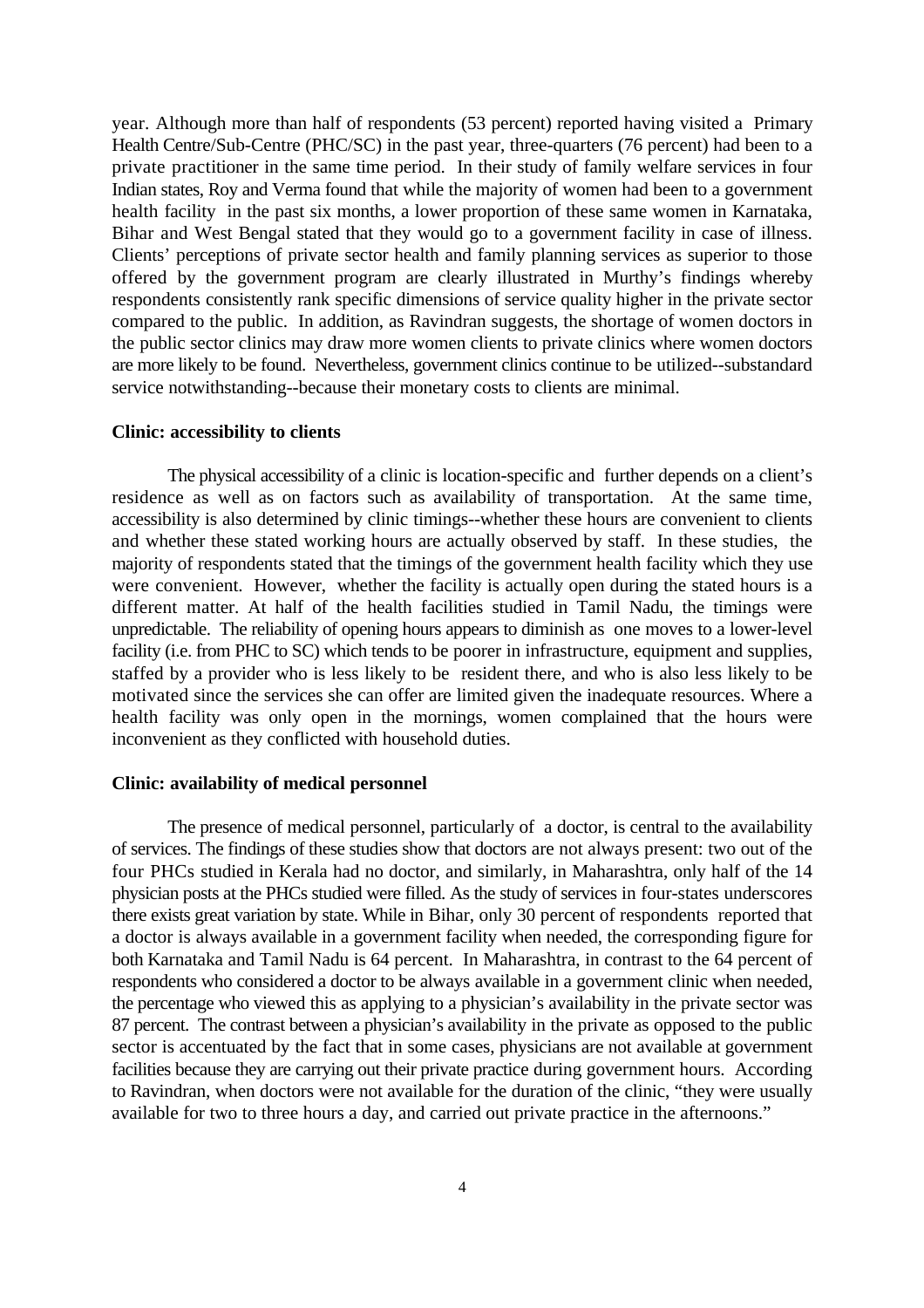#### **Clinic: waiting time**

Waiting time to consult a physician varies considerably, but these studies have not isolated the factors that determine the length of time a client has to wait. For example, in Bihar, only 30 percent respondents reported that a physician was readily available at a government clinic, yet 50 percent reported a waiting time of under half an hour for consulting a government doctor. In Maharashtra the gap between the waiting time required for a government as opposed to a private doctor was not as large as expected. Exit interviews with women patients at government clinics in the four-state study found that with the exception of West Bengal, under 10 percent were subject to a wait of an hour or more to be seen by a doctor; in West Bengal, 35 percent reported a lengthy wait.

#### **B. Availability of essential supplies**

#### **Clinic: availability of medicines**

A physician or a health facility's perceived efficacy is governed by a successful response to a patient's health care requirements and this, in turn, depends upon the provision of the appropriate medication. There is extensive variation in the availability of medication at government clinics by state, with 52 percent of respondents in West Bengal stating that adequate medication is rarely available and conversely, 67 percent in Tamil Nadu reporting medication to be always available. Exit interviews with women clients at government health facilities confirm this considerable variation by state, with approximately half of the respondents in the West Bengal and Bihar surveys reporting that they had been given the required medication, whereas the corresponding figures for Karnataka and Tamil Nadu are over 80 percent. Nevertheless, in Tamil Nadu, Ravindran found that there was an "acute shortage of drugs and essential supplies," so that while all levels of health facilities may dispense drugs, these were the common curative medicines for pains and fevers, colds, coughs and diarrhoea, and that for other medications patients were given a prescription which must be purchased from a pharmacy.

Women being admitted to government facilities for institutional deliveries had to bring the home birthing kits distributed by ANMs given the shortage of supplies, and had to purchase not only blood and saline but gauze and cotton wool. Although respondents consider medication to be more readily available in the private sector, Murthy suggests that clients do not resent the practice in government facilities of giving prescriptions for medicines not in stock, since private physicians may also give prescriptions for medicine to be bought elsewhere, rather than dispensing directly.

#### **Availability of contraceptives**

In terms of contraceptive supplies, although the majority of respondents in the study of four states expressed a preference for government sources, a higher proportion in Bihar and West Bengal--the states with the weaker infrastructure and poorer services--said they would use private sector sources. A very low proportion of respondents who were interviewed about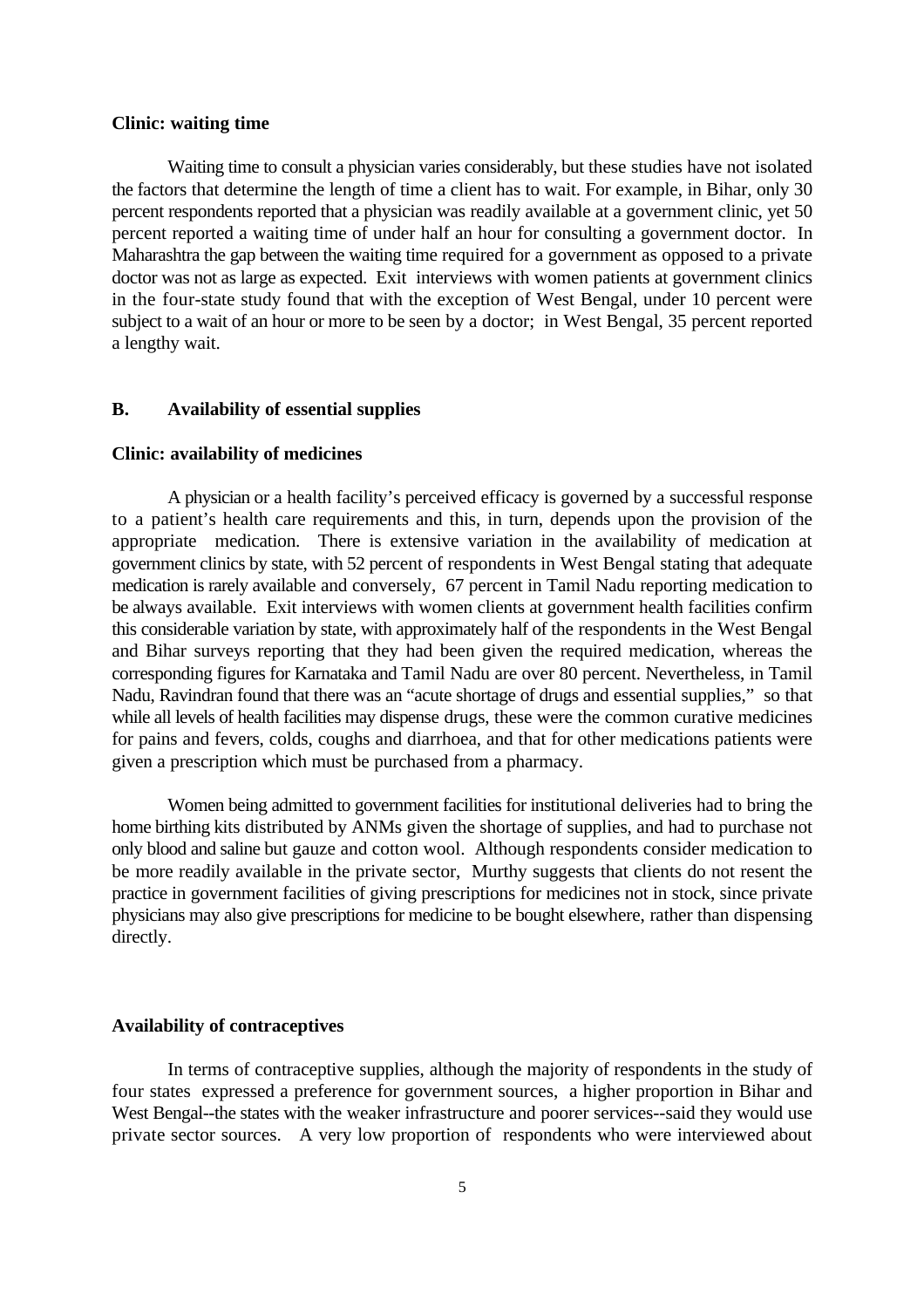outreach services reported distribution of contraceptive supplies by ANMs: in Karnataka and Tamil Nadu, the figures are four percent and two percent respectively, and 13 percent for Bihar and West Bengal.

The following discussion considers the issues of method choice and the technical competence of providers as perceived by the users.

## **C. Method choice**

Key to quality family planning services is the issue of method choice which implies that the client is provided full information on all contraceptive methods: how they work, their advantages and disadvantages, associated side effects and treatment of side effects. All the studies discussed here found that clients received very little information from providers in the way of method choice. In Maharashtra, over 50 percent of potential acceptors who were interviewed about providers' outreach performance said that they were not told about spacing methods, and a similar proportion reported that they were not advised to use a method. However, Murthy found that those potential acceptors who claimed to have received information on methods did not report the expected undue emphasis by providers on sterilization, thus suggesting that ANMs would appear to be promoting method choice. In contrast, in the four-states study, method choice is clearly limited and at clinics, female sterilization is the most widely emphasized method, especially in Karnataka and Tamil Nadu.

Among respondents interviewed about outreach services, sterilization is reportedly also the most promoted method, except in Karnataka where ANMs promote both sterilization and spacing methods. Ravindran cites cases of *involuntary* acceptance of a method in Tamil Nadu-- for example, IUD insertions and sterilization without consent, and making the availability of an abortion provisional upon a woman agreeing to be sterilized--but it is difficult to gauge how extensive these cases are.

#### **D. Information provided to clients**

These studies demonstrate that information given to clients by providers on family planning methods is inadequate, that side effects are not clearly delineated, and that clients are not counselled in how to deal with them. From exit interviews with women in Tamil Nadu and West Bengal who have gone to government clinics for family planning services, it is apparent that contraceptive users are not given comprehensive information on each method: under two-thirds of these women reported having received a description of the method and how it works. A notably smaller proportion (47 percent for Tamil Nadu and 40 percent for West Bengal ) had received information on side-effects, and even fewer (40 percent and 37 percent, respectively) had been told what to do if they were to experience side effects. Qualitative data from Kerala support these survey findings on the incomplete nature of information on contraceptive methods received by family planning users from providers. Providers tend to highlight a contraceptive's effectiveness and avoid raising other relevant issues which may be less positive, such as contraindications. Roy and Verma found in the four-states, providers deliberately withhold information on side effects from their clients. In terms of who would help clients deal with side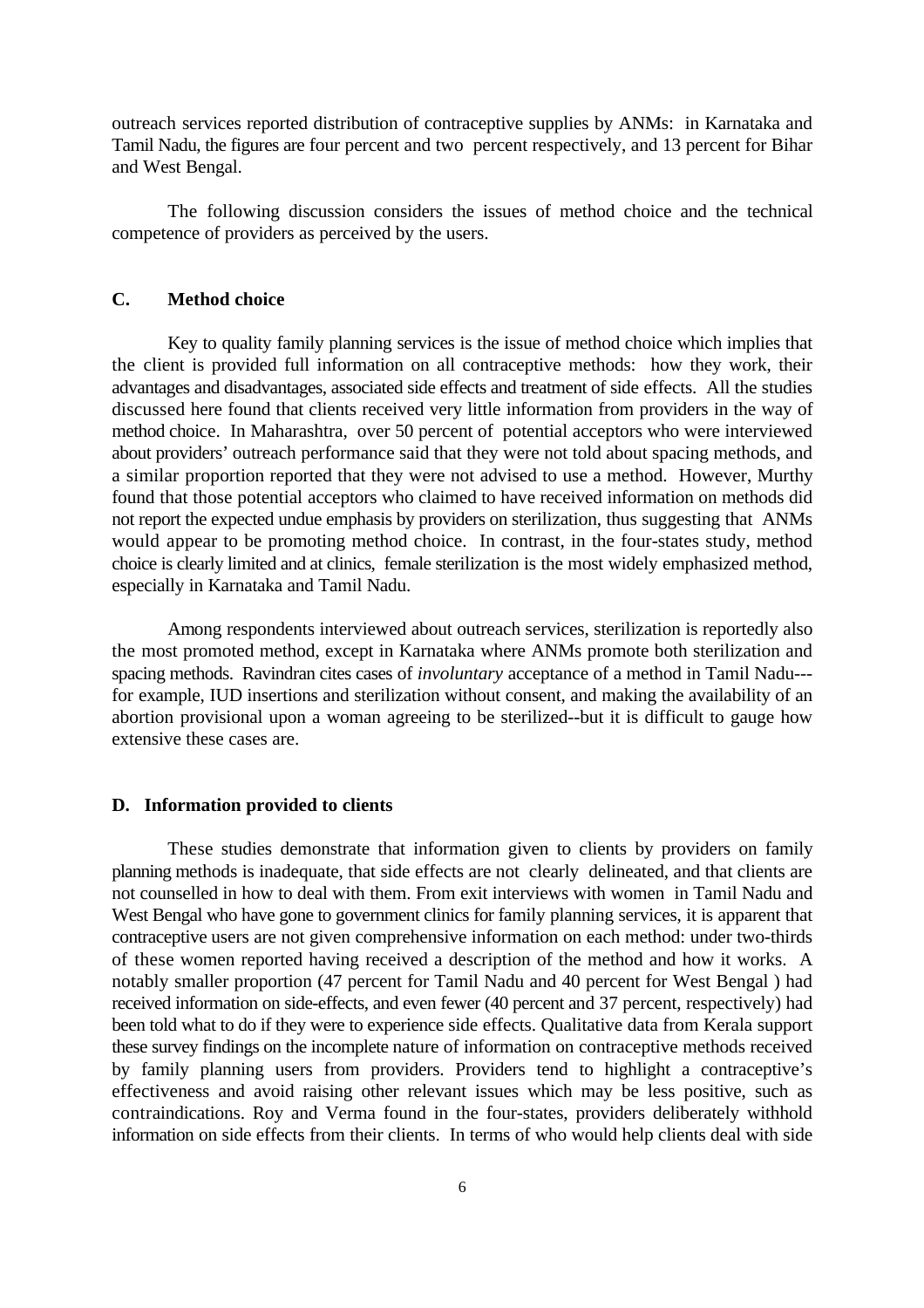effects, under half the acceptors in the Tamil Nadu survey and 39 percent in West Bengal stated that a provider would counsel them concerning problems. While most of the respondents in Maharashtra who had experienced side effects had access to public sector medical care, less than half stated that they would go to a government facility for dealing with these, preferring instead a private doctor.

#### **E. Technical competence**

The issue of technical competence on the part of providers is discussed more fully in the section on providers. These studies could have addressed the issue of clients' perspectives on providers' competence more adequately. In the qualitative studies where the issue of provider competence is considered, Barge cites a case of an ANM who is frank with her outreach clients about her own absence of confidence in her ability to insert an IUD, and Ravindran reports poststerilization and post-MTP infections, and cases of sterilization failure which have "led to a general perception that laparoscopy was associated with high failure rates." In the Maharashtra survey, respondents were asked if they had been examined properly at government clinics, and whether they considered the treatment they had received to be effective. Respondents rated these aspects of providers' competence less favourably at government facilities than that at private clinics.

The respondents of the exit interviews in Roy and Verma's study were asked if they had received the required medicines, received other needed services, and received adequate attention. Respondents in Bihar and West Bengal reported a markedly lower level of quality on the three dimensions of care received from providers in comparison to respondents in Tamil Nadu and Karnataka. Respondents in the same study who had received outreach services were asked to rank the frequency with which their ANM paid attention to the client's family planning and family health needs. As is consistent with the other data from this study, respondents in Tamil Nadu and Karnataka reported a higher level of provider competence than did respondents in Bihar and West Bengal.

## **F. Follow-up and mechanisms for continuity of use**

Related to the issue of contraceptive side effects is that of follow-up and continuity of services--and thereby continued contraceptive use. Absence of follow-up is an acknowledged failing in the government programme. In both Tamil Nadu and West Bengal, only half of the women who participated in the exit interviews reported that they had been given an appointment for a follow-up visit with the provider. Similarly, Ramanathan found that only seven out of the 22 cases observed at the PHC level in Kerala were given a fixed time to revisit the PHC. Char, in a study on contraceptive continuation (discussed more fully in Section V), reports that the majority of IUD acceptors in urban Bihar, Orissa and Gujarat who were interviewed stated that they had received no follow-up house visit from a health and family extension worker subsequent to their acceptance of an IUD.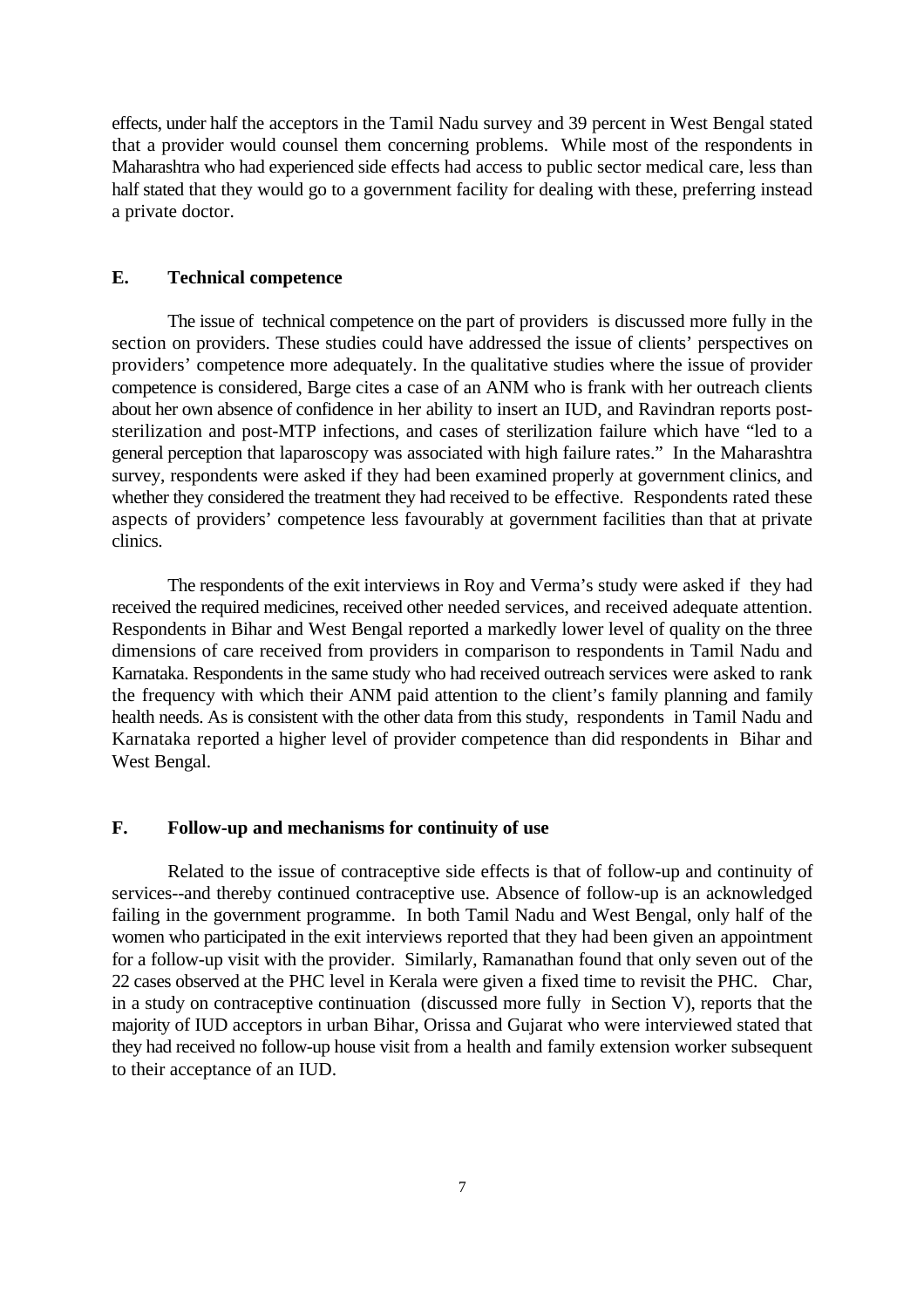#### **G. Client-provider interaction**

The following discussion focuses on client-provider interaction, an important aspect of quality of care, and considers various dimensions of such interaction.

*Amount of time spent by provider with client.* The amount of time a provider spends with a client is an important component of the overall quality of services received. At the outreach level, ANMs can only achieve the norm of 50 household visits a day if they spend under five minutes at each house. In reality, Barge found in following six ANMs on their outreach visits that ANMs spent an average of six hours a day in outreach activities, and that most of their time was expended travelling from the PHC to the villages, and socializing around the village, so that they had under half an hour for actually contacting clients. Half of the respondents in the Maharashtra survey reported that the ANM had spent between five to ten minutes on the household visit and 91 percent of them considered this to be adequate or more than adequate. From these responses, Murthy concludes that five to fifteen minutes is the optimal amount of time for the duration of an ANM's visit. She notes that although clients justify the brevity of an ANM visit by pointing out that ANMs must cover many households and generally do not have strong expectations about the amount of time an ANM should spend with them, they nevertheless expect ANMs to visit according to schedule.

In contrast to the outreach level, the survey-based studies did not ascertain the amount of time the provider spends with a client at the clinic level. From the qualitative studies which report on the duration of client-provider interaction at the clinic level, it is clear that there is a great deal of variability.

*Interpersonal dynamics.* The survey-based studies nevertheless attempted to measure clients' perceptions of the interpersonal dynamics between provider and client. Respondents in the outreach areas surveyed in Roy and Verma's study were asked to rank the frequency with which they considered their ANM to be sincere; exit interview respondents were asked if the doctor at the PHC had been cordial. Respondents in rural Maharashtra were asked to assess the frequency with which they considered staff at government and at private clinics to be friendly, the providers/staff to be attentive, and their questions answered. The inter-state variations in the findings are marked, with providers' interpersonal behaviour in Bihar and West Bengal receiving distinctly lower ratings than in Karnataka and Tamil Nadu. Respondents in Maharashtra rated providers' interpersonal behaviour lower in government clinics compared to private clinics.

The qualitative data on interpersonal dynamics are mixed: direct observations of clientprovider interaction tend to be positive, with researchers generally reporting empathetic, patient and kindly care on the part of the provider (see Barge's and Ramanathan's papers)--a result perhaps of bias introduced by the methodology. In contrast, Ravindran's data obtained from interviewees' reports of their encounters with support staff and providers in health facilities are overwhelmingly negative, ranging from verbal and physical abuse dealt by staff and nurses, to demands for money from patients before rendering the most basic but essential services in any medical procedure (e.g. cutting the umbilical cord during delivery, performing an enema, being transported on a stretcher).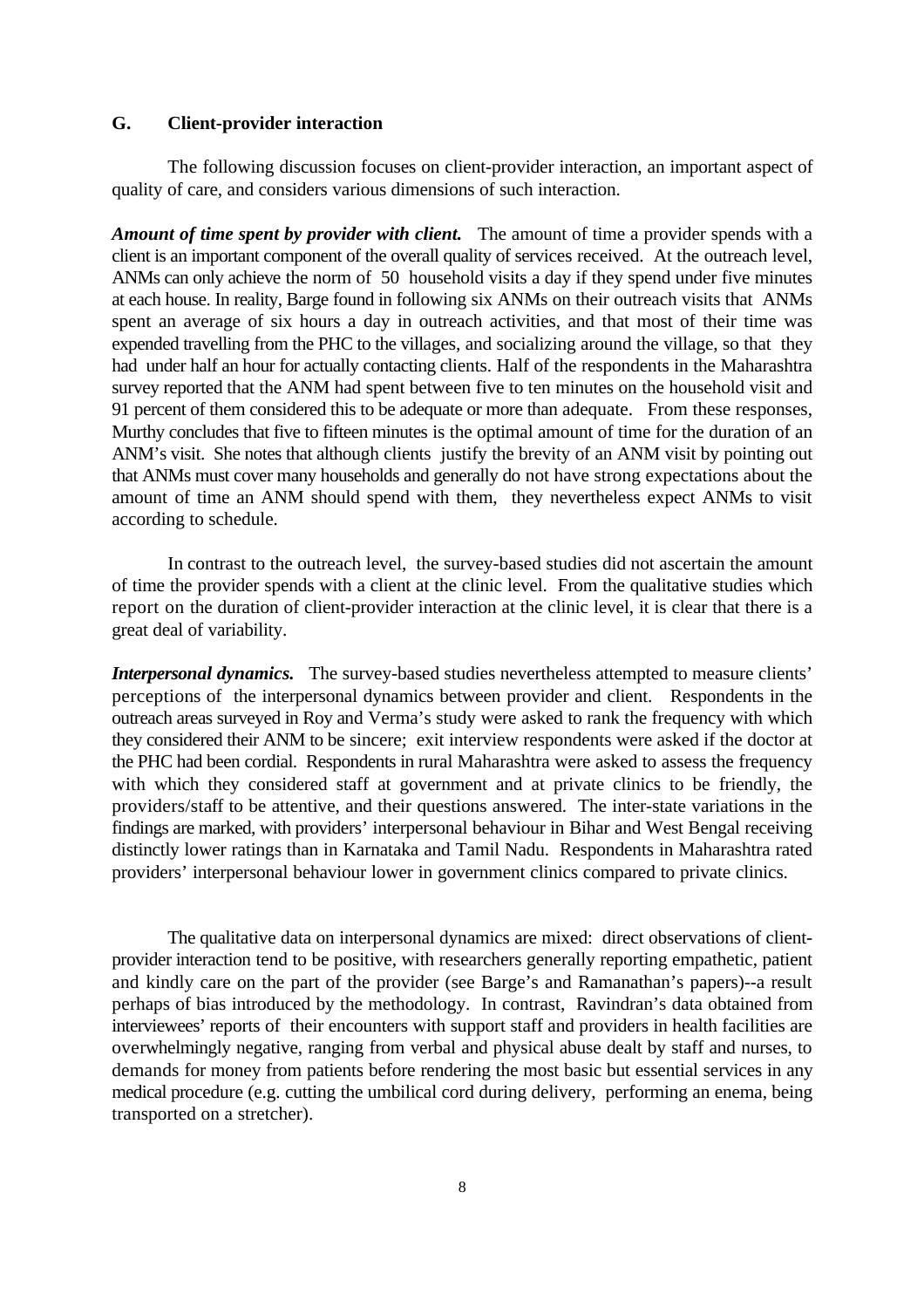#### **H. Satisfaction with services**

Overall, a client's reported satisfaction with services is an indication of the quality of care and services received. Considering that Karnataka and Tamil Nadu consistently received high scores from respondents on the individual dimensions of quality service, it is not surprising that 98 percent of respondents in both states expressed satisfaction with the services received. More surprising is that given the comparatively poor ratings by respondents in Bihar and West Bengal to the same elements of quality, approximately 80 percent of them reported satisfaction with the services received. Qualitative findings in Kerala also suggest low levels of dissatisfaction in the face of indifferent quality of services. These findings are plausible because a) clients are less welleducated compared to service providers, especially doctors, and therefore do not question their treatment; b) rural clients in particular have few options in terms of health and family planning services; c) government clinics are free and as clients have low expectations, they are easily satisfied with low quality of services. Murthy found that clients are not able to adequately discriminate between high and low quality care and that they need to be better informed educated on these issues. Most significant, perhaps, is the finding that a client's perception of quality is "formed from a pattern of experiences" with the services offered, rather than from contact with any one single element of care, so that improvements in quality of care should be implemented comprehensively.

## **I. Summary**

This review of the studies on clients' perspectives on the quality of care has found that clients perceive the private sector as offering health and family planning services that are superior in quality to those offered by the government. In addition, clients' assessments of the individual dimensions which compositely define quality of care display considerable interstate variation, paralleling the standards of services extant in the states. All these studies found that clients are generally not offered method choice, and that the information they are given by providers on individual contraceptive methods is extremely limited, with the issues of contraindications and side effects seldom raised. In spite of such marked deficiencies in the quality of care, clients' expectations are sufficiently low that the majority express satisfaction with the services they receive.

## **III. PROVIDERS' PERSPECTIVES**

The factors that determine the quality of care provided by health workers, and their own perspectives on what constitutes quality care, are the subject of several studies within this project. The information in this section is drawn from studies conducted by Visaria in Gujarat; Khan, Patel and Gupta in Uttar Pradesh; Verma and Roy in Tamil Nadu, Karnataka, West Bengal and Bihar; and Iyer and Jesani in Maharashtra. Although these studies include information from service providers such as Lady Health Visitors (LHV) and Medical Officers, they largely focus on the Auxiliary Nurse Midwife (ANM) who is the key worker at the grass-roots level. ANMs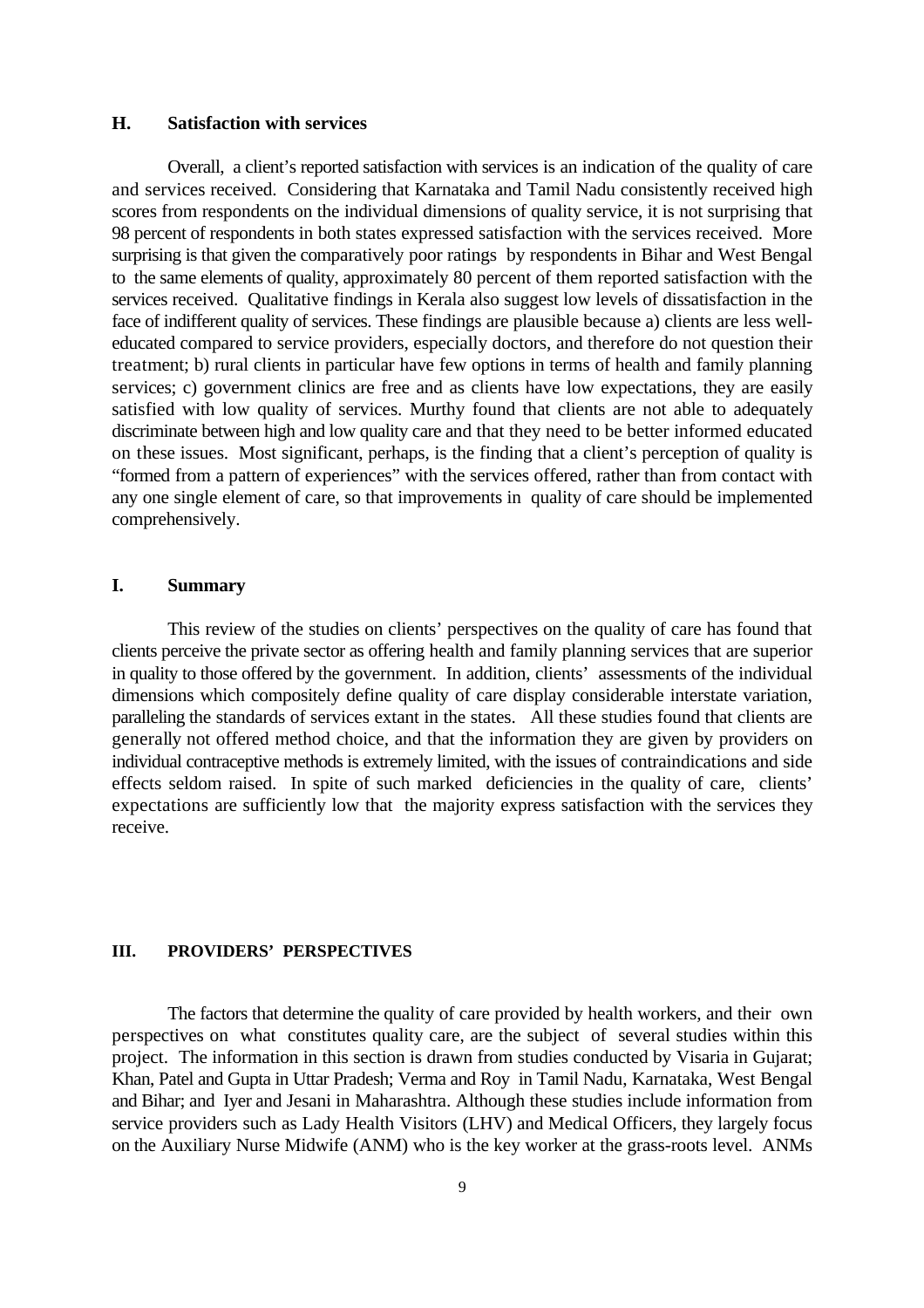at Primary Health Centres and Sub-centres were interviewed. Various dimensions of qualityof family planning services from the providers' perspective were examined in these studies. These include contraceptive choice, the comprehensiveness of information offered to clients, the technical competence involved in the actual provision of methods, and whether providers followup clients. In addition, infrastructural and logistical support as well as adherence to public sector standards of care which have a bearing on the performance of service providers are assessed. This summary of the findings is organized by those specific topics that affect the quality of the services provided.

#### **A. Accessibility and availability of services**

#### **Work Area**

According to the norm prescribed by the government, one ANM should cover a population of 5,000 in non-tribal areas, and 3,000 in tribal areas. In reality, this norm is seldom realized as village size rarely conforms to such prescriptions. An ANM may be assigned to a village with a population larger than 5,000 or to two or more smaller villages with a combined population that invariably exceeds the 5,000 norm and requires commuting to serve. In Uttar Pradesh, of the 54 ANMs interviewed, 50 percent of them covered between 6 to 15 villages while one-third covered 16 or more villages over a 5 to 6 km radius.

#### **Vacant posts**

Exacerbating the problem of effective coverage is the high proportion of sanctioned positions which remained unfilled. In each of the four states studied by Verma and Roy, less than 50 percent of the PHCs were staffed according to the prescribed norm.

## **Workers' Residence**

Central to the effective delivery of services and the ANM's accessibility to rural people is that ANMs should reside in their assigned village, ideally at the Sub-centre which should include living quarters as well as a building adequate for outpatient clinic facilities. However, the provision of living quarters does not necessarily occur. Iyer and Jesani found that in Maharashtra, of the ANMs in the four districts surveyed in their study, 83 percent of those posted at Subcentres had not been provided with living quarters. In practice, non-residence of ANMs appears to be a common problem. In Uttar Pradesh, under 50 percent of the ANMs interviewed were resident in their Sub-centre village. In Gujarat, residence varied by district. Factors cited by ANMs as determining residence are the condition of the building, its location and security, as well as available educational facilities for their children. ANMs stated a preference for living in bigger villages or nearby towns. The distance between their Sub-centre and their residence for nonresident ANMs in the Uttar Pradesh study ranged from 5 to 25 kms. Irrespective of the reasons, non-residence of health workers in their assigned work area results in extensive commuting which erodes the time available for actual service delivery, their frequent absence as well as contributing to their being less available during emergencies.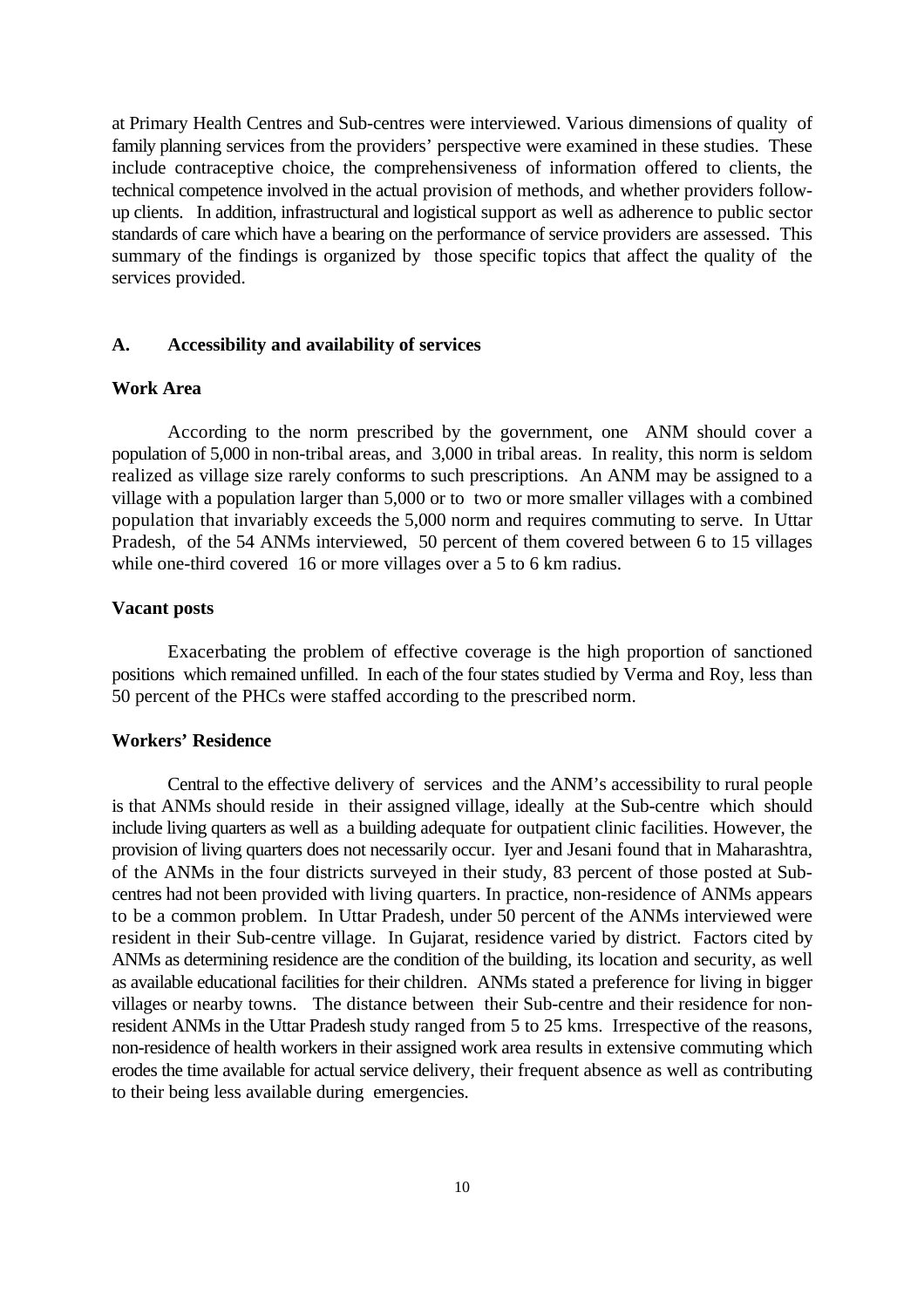#### **Barriers to covering work areas effectively**

In addition to vacant posts and non-residence, barriers to ANMs covering their work areas effectively center around the issues of transportation , security, caste and religion. Generally, ANMs travel to outreach villages by foot although for more distant villages they may arrange for vehicular transport such as bikes and scooters, with male escorts. Khan et al observe that the lack of transport and of a travel allowance result in workers only going to the more remote villages in the winter months during the annual drives for sterilization cases. Physical security related to mobility is another major concern of ANMs cited in these studies. Data for Maharashtra and Uttar Pradesh document the sexual harassment to which female health workers are subject, ranging from verbal teasing to rape. Fear of theft, robbery and sexual violence were mentioned by both ANMs and medical officers in Uttar Pradesh, and ANMs reported that there were certain villages they would not visit without a male escort. Caste and religion may also adversely affect a provider's efficacy. Health workers in Uttar Pradesh stated that it was difficult for them to work in certain areas where a particular caste or religion which was opposed to family planning was dominant. According to Visaria, an ANM's age and marital status may also affect her acceptance by the community, with younger and unmarried women having greater difficulty gaining acceptance within the community.

#### **Management of Time**

The study on Uttar Pradesh assessed ANMs' use of their actual work time. It was found that unproductive work occupies a large proportion of ANMs' time. For example, on the weekly vaccine collection day, ANMs go to the larger health center to collect their vaccine supplies and do no other work on that day. Similarly, on sterilization camp days, all ANMs are expected to assist at these camps whether or not a client of theirs is being sterilized, and irrespective of the case load which doctors say they are unable to anticipate. The researchers report that on one camp day there were 24 ANMs to a sole sterilization patient. Although ANMs are expected to perform two days of outreach work in a week, these days are not fixed and are thus subject to the exigencies of other activities such as the collection of salary or the monthly meetings of all health workers. When epidemics break out seasonally, all routine work is stopped and all effort concentrated on treating the epidemics. Invariably, because outreach work receives lower priority, less of it gets done than should.

#### **The ANM's work portfolio: Allocation of work priorities**

The ANM's work portfolio includes not only family planning but also maternal and child health. Thus the ANM's responsibilities involve immunizations and antenatal, natal and postnatal care in addition to motivating women to use temporary contraceptive methods or to become sterilized. Although the papers discussed here focus on the quality of family planning services primarily delivered by ANMs, Visaria's and Verma and Roy's studies also assess ANMs' performance where maternal and child health services are concerned. Visaria reports that while ANMs in Gujarat view MCH care as their priority, their supervisors consider family planning services to be of greater importance.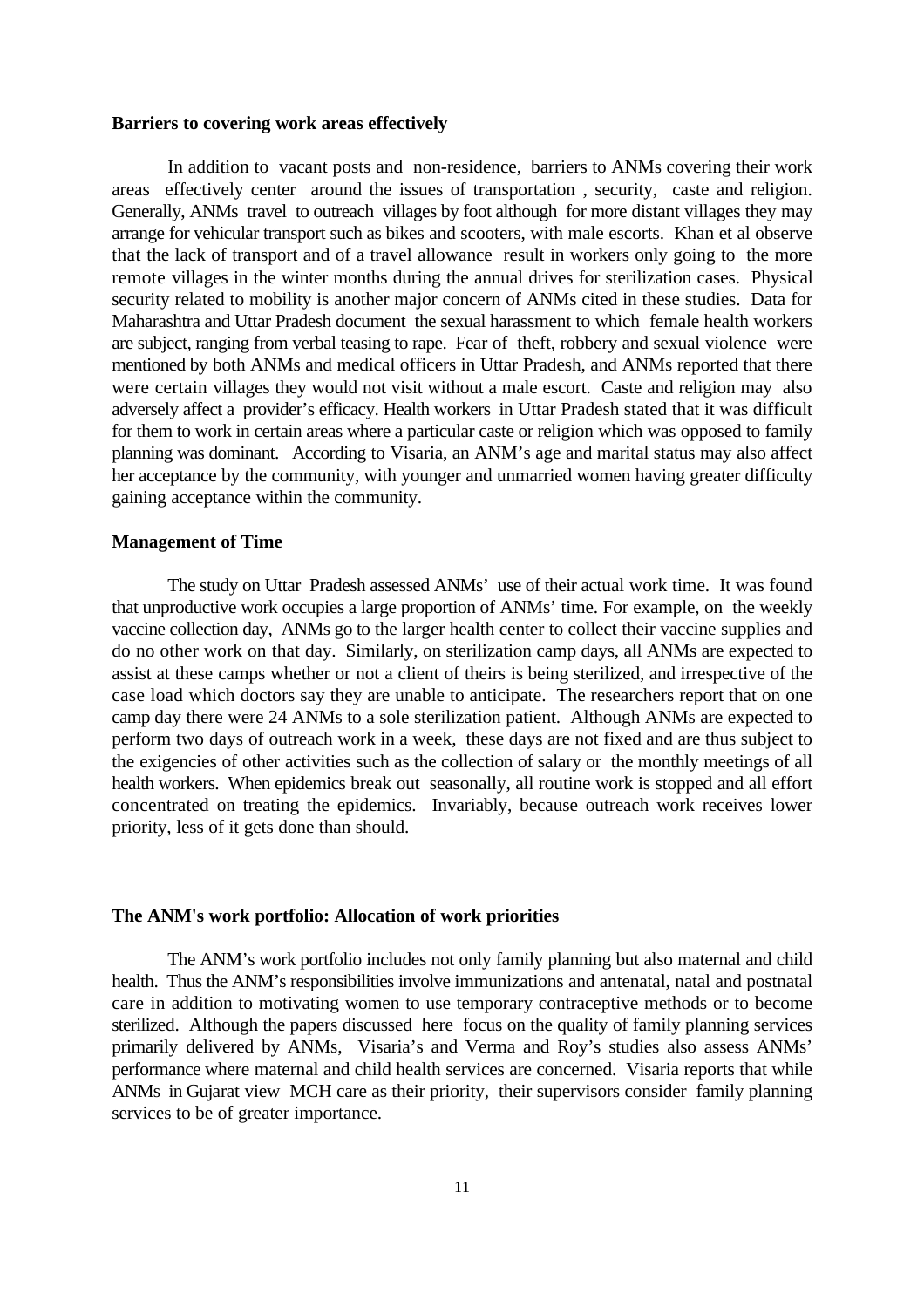In terms of ANMs' level of knowledge regarding MCH issues, Verma and Roy found this to be unsatisfactory in Bihar, Karnataka and West Bengal and satisfactory only in Tamil Nadu. With the exception of workers in Bihar, the majority of workers in the other three states were generally knowledgeable about child immunization schedules. In contrast, workers were unclear as to when the fertile period occurs in the menstrual cycle and were also ignorant of breastfeeding practices. Visaria observes that while ANMs appear to be well-versed in antenatal, natal and postnatal care, and are knowledgeable about complications and when to refer, it is uncertain whether this knowledge is actually implemented.

In practice, antenatal care clearly receives low priority. For example, under 50 percent of client respondents in all four districts reported receiving some form of antenatal care (tetanus toxoid immunization and iron and folic acid tablets) during their last pregnancy. The role of ANMs in terms of deliveries was also small. They are often reluctant to participate in deliveries because of their concern with their physical safety at night as well as the ensuing complications of participating in high-risk deliveries. In fact, client respondents said that they did not know that the ANM may be contacted for deliveries; they tend to use the local dai, the government hospital or a private practitioner instead. None of these studies looked specifically at the issue of postnatal care.

#### **B. Logistical Support**

Assessments of logistical support in these studies consider issues of space, condition of buildings, availability of electricity, water and toilet facilities, as well as the availability of essential equipment, sterilization facilities, medicines, vaccines, contraceptives and other supplies.

#### **Space and buildings**

The three studies which evaluated the conditions of the health facilities where the ANMs were based found these to be unsatisfactory. In Uttar Pradesh, very few of the clinic buildings are government-owned, with most being rented or donated. The majority of Sub-centres were one-room structures, without toilet facilities, electricity, or a generator. Drinking water was usually available, however. In Bihar, Karnataka, Tamil Nadu and West Bengal, waiting space with seating, an examination room and a consultation room with privacy, toilet facilities and drinking water were inadequate. Visaria notes that the maintenance of buildings is very poor. She further states that some of the ANMs in Gujarat function from their own residence, thus raising issues of space and privacy. Khan et al observe that not having a proper space from which to run a clinic provides the ANMs with an excuse for not opening the clinics or for not conducting physical examinations.

#### **Equipment and commodities**

These appear to be unevenly supplied. In the four states evaluated by Verma and Roy, an examination table, blood pressure instrument, vaccine-carrying box and scale were generally available. In contrast, in Uttar Pradesh, many Sub-centres did not have an examination table, weighing scale or reagents for performing urine and blood tests. While 70 percent of the ANMs had a blood pressure gauge, only 13 percent had a functioning stethoscope. Visaria observes that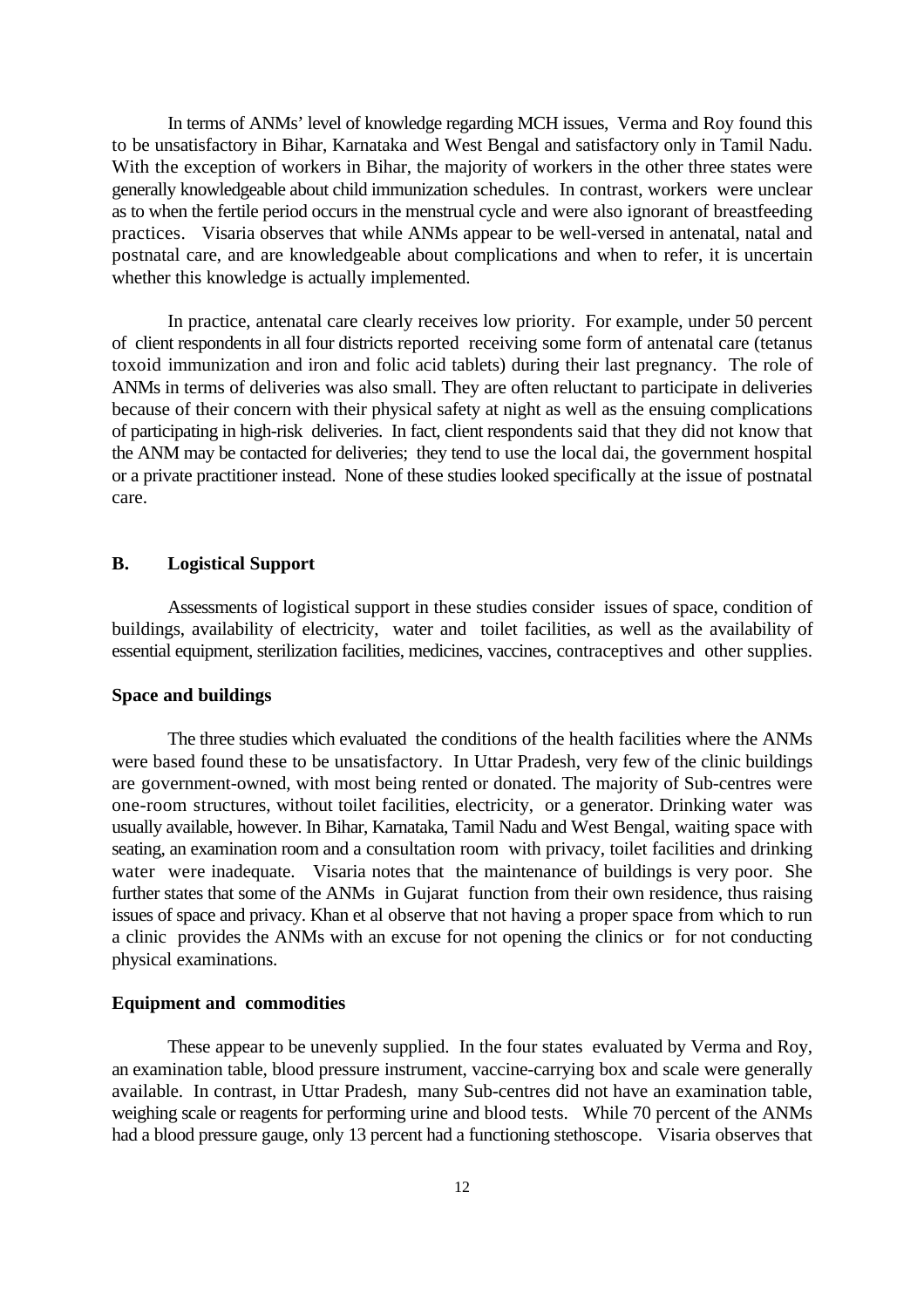in Gujarat, while basic equipment may be provided, they commonly require a small maintenance budget and supplies such as chemicals and kerosene to be operable.

The importance of a maintenance budget and supplies is obvious where ensuring aseptic/sterile conditions for equipment at clinics is concerned. While 11 percent of the 54 Subcentres in Uttar Pradesh had neither sterilization equipment nor kerosene, a notable 56 percent had the equipment but not the kerosene, and only 33 percent had both. Physicians interviewed in this study stated that the monthly 30 rupees sanctioned for the purchase of kerosene never materializes. Antiseptic solutions were available in only nine percent of these Sub-centres. Onethird also had no disposable gloves so that ANMs performed IUD insertions and pelvic exams without gloves. The ANMs interviewed in Uttar Pradesh reported that they had to use their own money to purchase gauze and cotton wool as these were not supplied by the government as they should be.

Apart from iron and calcium tablets, all the studies noted a shortage of basic curative medicines and drugs for treating common ailments. ANMs complained that their patients lost confidence in them when they could not supply essential medicines and went elsewhere for medical attention. Where the supply of vaccines is concerned, in Uttar Pradesh one-third of the ANMs interviewed complained that at least one vaccine--and frequently more--was out of stock. This unreliable supply of vaccines poses problems with respect to following immunization schedules and achieving immunization coverage. Similarly, the supply of contraceptives was inadequate. Khan et al report that the modern reversible methods provided within the government programme were out of stock at both the Sub-centre and PHC levels in Uttar Pradesh. Five out of the ten PHCs evaluated had no IUDs in stock, and three out of ten had no oral contraceptives or condoms. Of the 54 Sub-centres sampled, one third of their ANMs had no IUDs or IUD insertion kits, so that kits were shared between ANMs.

#### **Support from other health providers**

In the field, the ANM works with the Male Multi Purpose Worker (MPW/M) and the local dai. Within the hierarchy of health providers, her immediate supervisor is the Lady Health Visitor (LHV). In Uttar Pradesh, the ANMs complained that in contrast to earlier times when they and the male workers did outreach work as a team, they no longer receive much support or cooperation from their male colleagues and are left to conduct outreach work on their own. They also complained that their male counterparts tend to be very authoritative and superior towards them while doing very little of the work. A physician observed, however, that male workers now have a far greater population to cover than ANMs and are thus not in a position to be helpful.

Where local dais are concerned, Visaria notes that in Gujarat, ANMs reported that the dais were generally supportive of them and helped with identifying pregnant women for antenatal care. According to data from the states studied by Verma and Roy, ANMs' contact with their supervisors is infrequent. When it does occur, supervisors mainly check stocks and supplies. One-quarter of the ANMs reported receiving guidance from their supervisors, while only onetenth said that their supervisors actually helped them with client problems.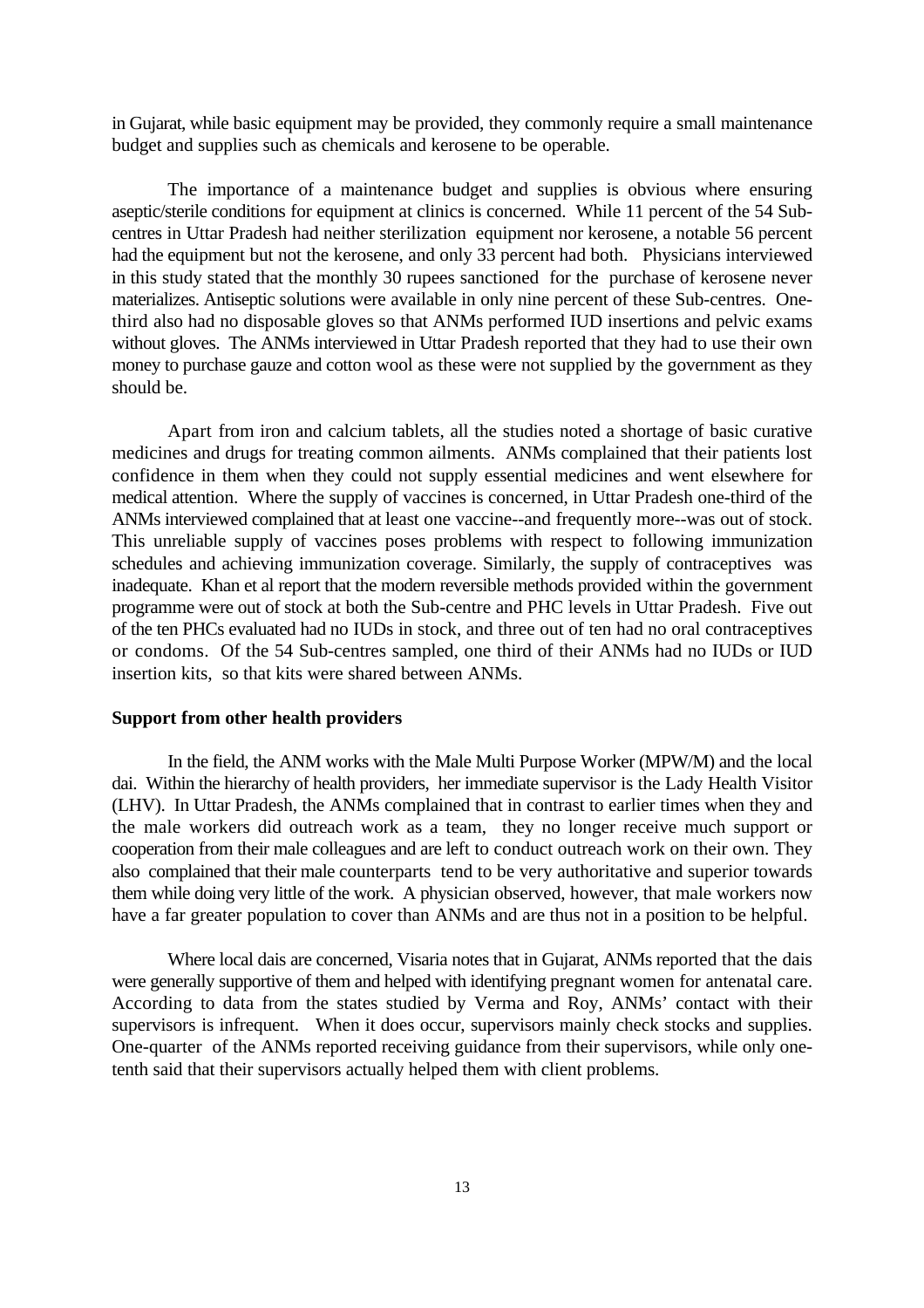In view of the absence of logistical support--from transport to medical equipment and supplies, ANMs find it difficult to perform their job and to provide basic services, let alone quality services.

## **C. Method choice**

The policy of the Family Welfare Programme is that clients should be able to voluntarily choose a contraceptive method (either terminal or temporary) from the full range of methods available, and that they should be provided full information on these methods. In practice, this does not occur. The studies cited here which have examined the issue of contraceptive choice were consistent in their finding that clients are rarely offered the range of contraceptives methods available in the programme. Verma and Roy report that 93 percent of ANMs interviewed in Karnataka stated that it is the providers who suggest the method to the client, and in the other three states, approximately 75 percent of the ANMs were of this opinion. Khan et al concluded from the focus group discussions conducted with ANMs in Uttar Pradesh that providers push a specific method according to the parity of the woman and the gender composition of her children and, as such, believe that they are promoting method-mix.

Observations of client-provider interactions corroborate this conclusion that clients are not offered the range of methods from which they can make an informed choice. Visaria found in Gujarat that only five percent of those sterilized women who had been motivated by both health and non-health functionaries had been offered a choice of method other than sterilization. Similarly, 88 percent of IUD acceptors said they had received no information on any other method. In the four-state study, with the exception of West Bengal (where ANMs promote spacing methods over female sterilization), ANMs are likely to promote female sterilization and the IUD, and to a lesser extent oral contraceptives. This study as well as that of Khan et al found that male sterilization is rarely offered as an option. At the same time, the shortages and erratic supply of contraceptives (i.e., IUDs, IUD insertion kits, and oral contraceptives) make it unrealistic for providers to offer clients a choice of methods. In Uttar Pradesh, all levels of the health workers interviewed referred to the constant logistical problems as a major reason why contraceptive choice for clients is not always feasible.

#### **D. Comprehensiveness of information provided**

Even though ANMs do not offer their clients a choice of methods, another issue is whether they provide their clients with complete information on the method or methods that they are promoting. Khan et al observed that although ANMs in Uttar Pradesh were very knowledgeable when interviewed about the different methods, how they work, and their side effects, they provided very little of this information to their clients. Clients were not told about the side effects of the contraceptives and were only asked to return if they have "any problem". They did not even explain to clients how the condom should be used, simply assuming that they would know.

Verma and Roy asked providers what information and advice they would give to a new acceptor of oral contraceptives. In all four states, a high proportion of ANMs do not ascertain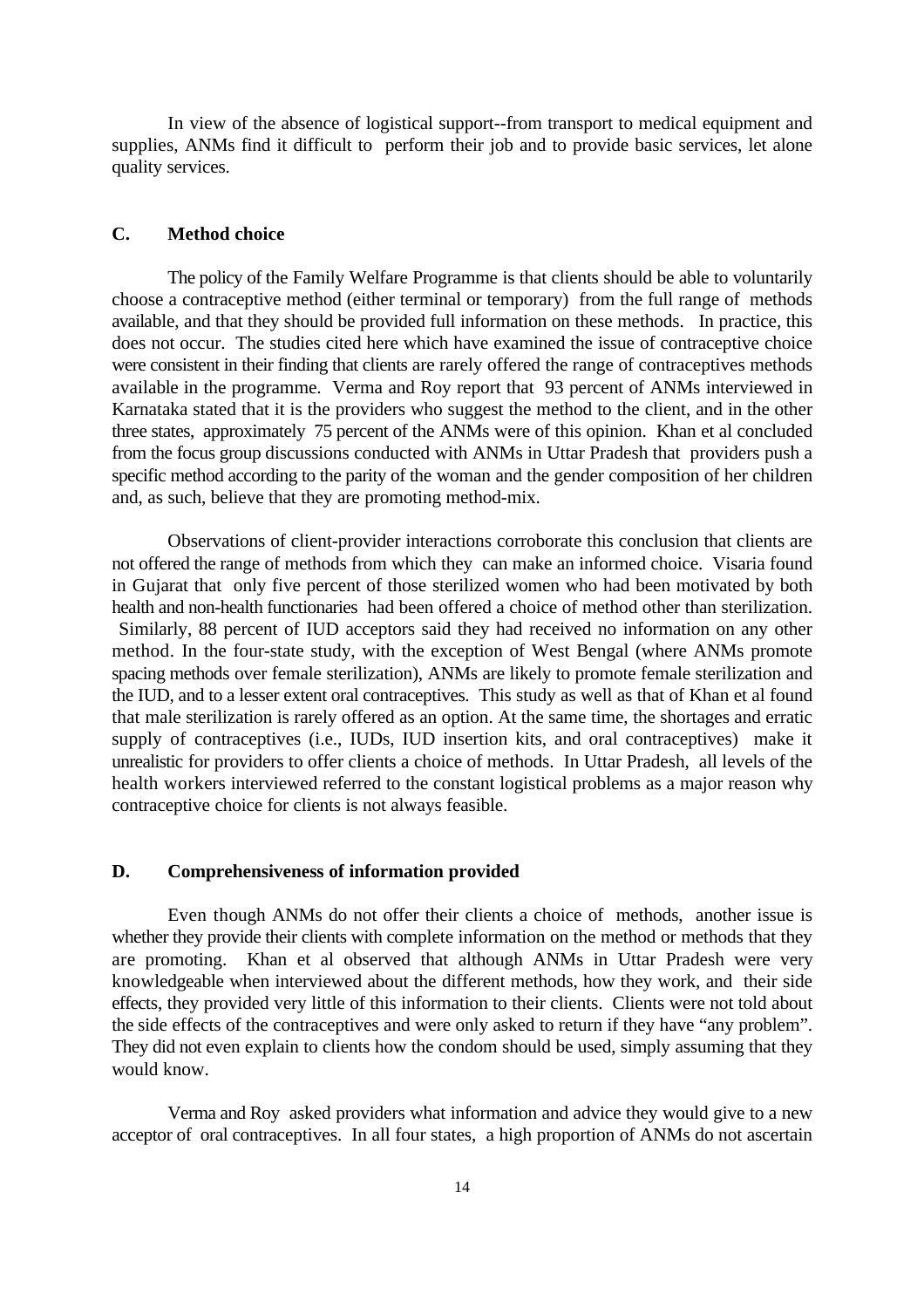their clients' reproductive goals, are reluctant to discuss possible side effects of the method, do not give clear directions as to how to use the pill, and do not advise clients to make a follow-up visit within a month.

## **E. Technical competence**

There are specific protocols to be followed for each contraceptive method which screen clients to ensure that the method is not contraindicated.

*IUD.* Visaria reports that of the IUD users interviewed in her study, approximately half had received a physical check-up before insertion, over 40 percent stated that the provider had washed his/her hands or worn gloves, and two-thirds had received a follow-up visit by a health worker at home. In the Uttar Pradesh study, the majority of ANMs said that they would take a client's medical history and perform a pelvic exam prior to an IUD insertion, whereas only a third mentioned blood and urine tests and screening for a reproductive tract infection (RTI). Discussions with these ANMs reveal that very few actually perform pelvic exams on potential IUD acceptors, and that of those who do, many do not have gloves and so do the exam without gloves.

An important finding of this study is that ANMs may perform an insertion even though they find that the client is contraindicated for the IUD (for example, if they detect a reproductive tract infection prior to insertion) since they do not want to lose a motivated acceptor. Other method options are not offered. In some cases, if a client is rejected for an IUD, the ANM neither explains the reason to her nor refers her to a larger health facility for treatment. In terms of the actual insertion, ANMs admitted that as they had performed only three to four insertions during their training, they had little confidence in their own ability where insertions were concerned. This factor, together with the lack of facilities at Sub-centres, force potential acceptors to go to the larger health centres for IUD insertions.

*Oral Contraceptives*. Verma and Roy assessed technical competence of providers on the basis of their knowledge of the protocols to be followed in supplying oral contraceptive pills to firsttime acceptors as well as to women wanting a resupply of pills. Although there was inter-state variation in these findings, it was clear that providers tend to ignore verifying the potential acceptor's suitability for the method against the standard checklist. For example, less than half of the ANMs interviewed stated that they would measure blood pressure. Khan et al found that ANMs in Uttar Pradesh were well-versed in the procedures they should follow in screening a potential oral contraceptive acceptor, but they did not ascertain if these were followed in practice.

**Sterilization.** The quality of sterilization services is discussed in greater detail in Section IV which deals specifically with this issue. The following are findings on the provision of sterilization services from the providers' perspective which are common to the studies on this topic.

<sup>é</sup> Male sterilization is now rarely offered by providers as a terminal method. Providers cite the normative objections which the client population hold (e.g. causes weakness in men, leads to impotence) as well as the doctors' lack of skill in performing vasectomy surgery, as reasons for not offering this method.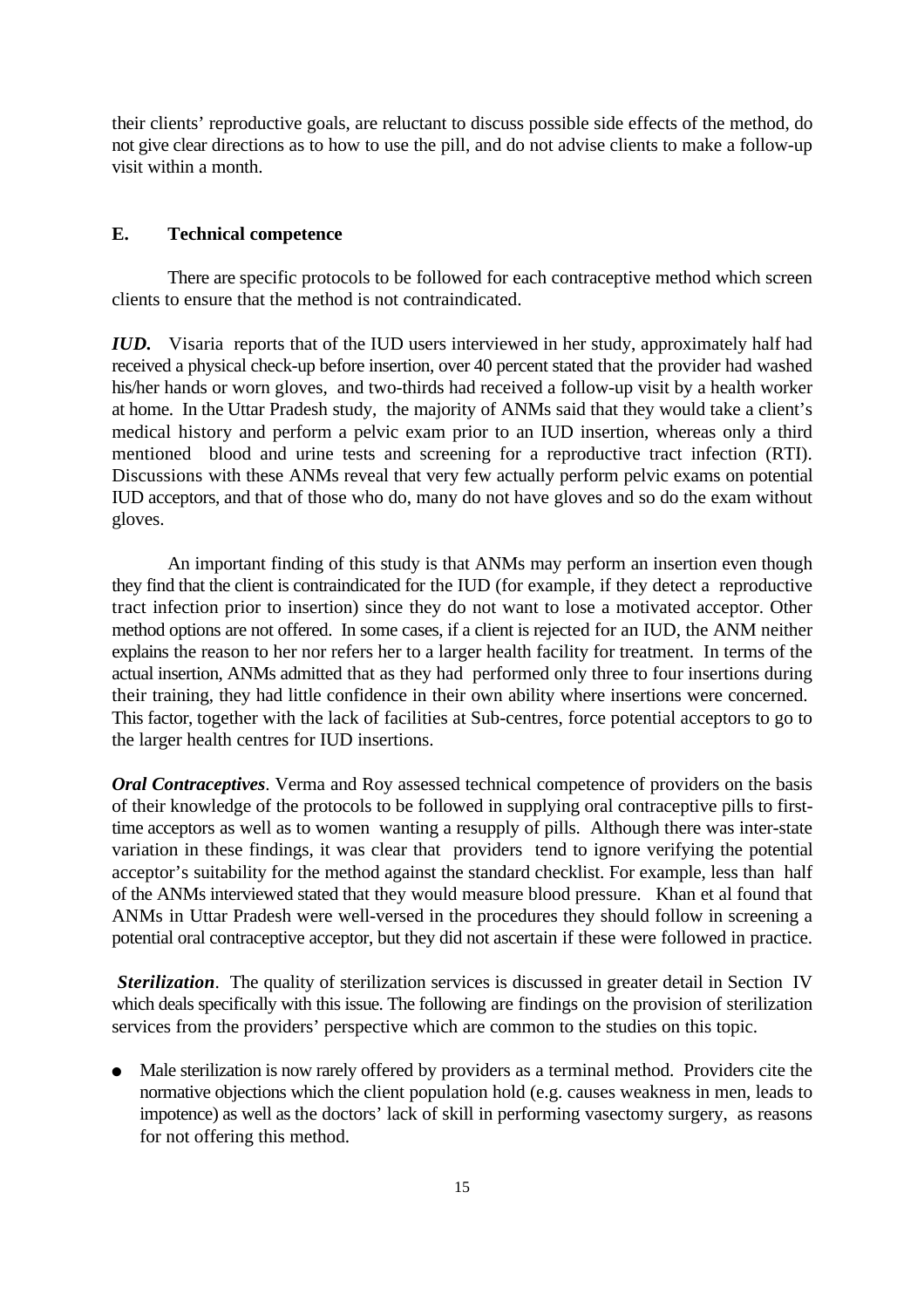- <sup>é</sup> Because of the method-specific targets imposed on health workers by the government, potential sterilization acceptors have become prized clients who are assiduously courted by the ANMs. However, an ANM accompanies her client to the place where the surgery will be performed as much out of a sense of responsibility to the woman as from a fear that another motivator (such as a functionary of the Revenue Department) will take over the client and claim credit for her acceptance of sterilization.
- <sup>é</sup> ANMs frequently target women with unwanted pregnancies to be sterilization acceptors and tie the provision of a Medical Termination of Pregnancy (MTP) to an agreement to be sterilized. Khan et al found this to be common among the ANMs interviewed in Uttar Pradesh.
- In order to meet targets, the sterilization procedure is performed even though a woman may be contraindicated for this at the time of the surgery--by a low haemoglobin count, for example.
- <sup>é</sup> Although basic care is provided at the sterilization camp, and clients receive the requisite health check-up, tetanus toxoid injection and general anaesthesia, the high proportion of women complaining about pain during the procedure suggests that the anaesthesia may have worn off or may be inadequate in dosage.

## **F. Follow-up and mechanisms for continuity of use**

A finding common to these studies is that ANMs do not maintain their registers adequately to follow-up family planning acceptors. ANMs did not have a clear idea as to how many of their clients were still using a specific method, how many had discontinued and for what reasons. Researchers observed that ANMs did not appear to comprehend the importance of maintaining accurate and updated registers so as to facilitate follow-up but noted that the inadequate maintenance of registers is likely related to the falsification of records and of method-specific acceptors. These studies report that ANMs admit that it is common practice to inflate workers' performance where recruiting acceptors of reversible methods is concerned. When workers report an inflated number of IUD acceptors, they destroy or throw away the IUDs which they erroneously claim to have inserted.

Proper follow-up is an essential component of quality care, yet a consistent finding in these studies is that although ANMs consider it important to follow-up clients who have been sterilized, few follow-up IUD acceptors and none considers it necessary to visit acceptors of oral contraceptives. Workers visit sterilization clients to remove stitches or to refer them for further follow-up at the PHCs with a physician. Workers are also conscientious about following-up sterilization cases since it is a community expectation that the health worker visits a client after surgery. Sterilization acceptors in Gujarat complained that ANMs were not sympathetic to their complaints. ANMs, on their part, felt these complaints were related less to the surgery and more to the generally poor health condition of these women. Follow-up of IUD acceptors is not a common practice among ANMs; few consider it necessary and instead instruct IUD acceptors to contact them if they encounter any problems. ANMs rarely follow-up acceptors of oral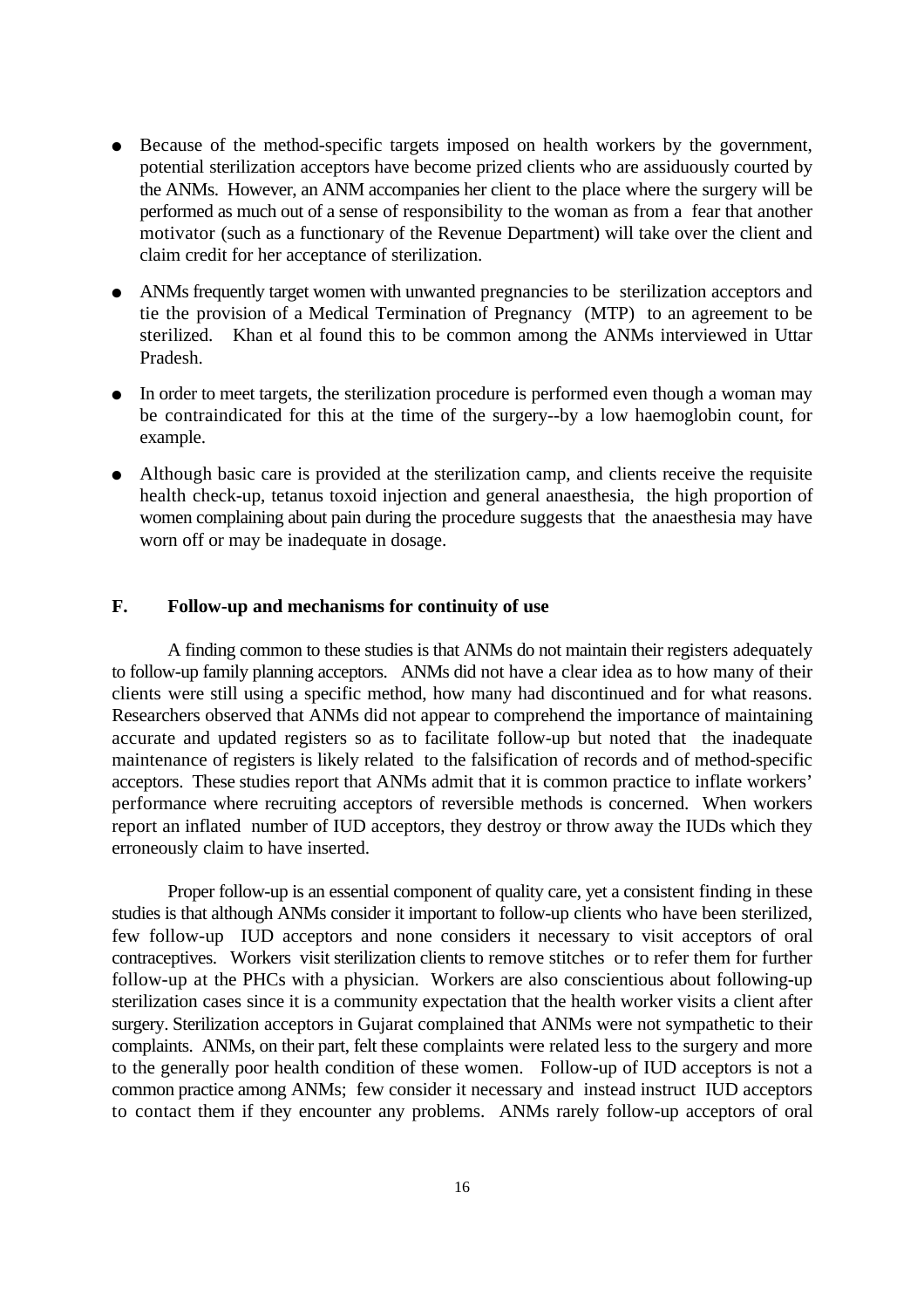contraceptives, assuming that users should not have problems and that if they do, will either discontinue the method or will contact a health worker.

#### **G. The effect of targets on the performance of providers**

These studies clearly document the overwhelmingly negative impact which numerical method-specific family planning targets have on the performance of health providers, and the ways in which they hamper a health worker's ability to offer quality care. Iyer and Jesani propose that by making a provider's professional behaviour entirely oriented to this system of targets, a dichotomy between curative care and family planning services is invariably established. Basically, non-family planning areas of health services which the client population require are neglected since a health worker is publicly penalized for not adequately meeting family planning targets. As Visaria observes, the existence of family planning targets mitigates against the integration of family planning with maternal and child health.

Providers admitted to researchers that they were under extensive pressure to meet the targets imposed on them. This pressure is reflected in their resorting to professional behaviour which is essentially unethical and which makes providing quality services unfeasible, including: 1) falsification of records by inflating the number of acceptors, especially those of reversible methods; 2) proceeding with a surgical sterilization or an IUD insertion when a potential acceptor's physical examination shows that the procedure is contra-indicated; 3) in some cases, refusing to assist or treat an acceptor suffering from side effects and complications who was motivated by a functionary from a different government department; 4) not providing a client with full information on the range of contraceptive choices available or on the side effects of the method proposed; or 5) making the availability of a medical termination of pregnancy (MTP) to a client with an unwanted pregnancy contingent upon her agreeing to undergo sterilization.

## **H. Summary**

As a prelude to examining quality of services according to specific issues, Khan et al asked the ANMs in their Uttar Pradesh study for their perceptions of the services they were providing. These ANMs were unable to define quality, to identify gaps in their services or to propose improvements: they were generally satisfied with their work. The majority of them were unable to specify any particular areas of refresher training from which they would benefit. Medical Officers felt that the inadequacy of infrastructural facilities and logistical supplies together with the late payment of salary and the lack of a travel allowance, mitigate against the provision of quality services. The discussion in this section has highlighted the negative effect of method specific family planning targets on the quality of services offered by family planning providers as well as the need to arrive at commonly agreed-upon standards of care which guide providers' performance.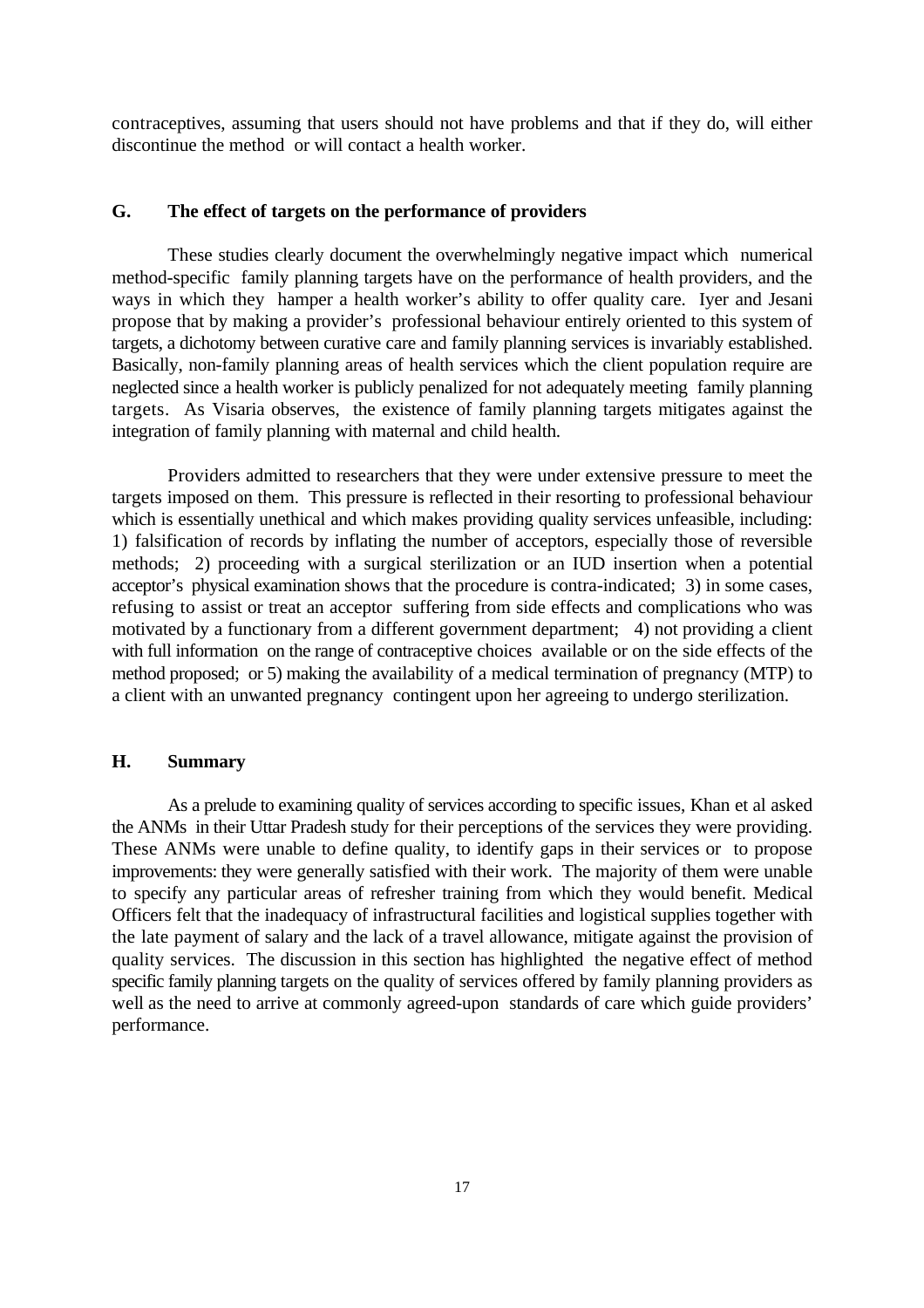#### **IV. QUALITY OF CARE IN STERILIZATION CAMPS**

In India, male and female sterilization are the most common methods of contraception, and account for three out of every four contraceptive users. Although male sterilization- vasectomy--greatly outnumbered female sterilization in the early years of the government program, constituting 75 percent of all sterilizations in the mid 1970s, there has been a precipitous decline since then, and male sterilization accounted for only five percent of sterilization cases at the national level in 1993. Female sterilization is now the predominant method of sterilization, and within the public sector the procedure is frequently offered in "camps" so as to maximize the number of women on whom the procedure may be performed. This section discusses the findings of four studies which examined the quality of care of sterilization services provided at these MOHFW-convened camps, focusing on the standard of the infrastructure and facilities available, as well as the technical competence of the staff. The papers on these four studies are by 1) Townsend, Khan and Gupta on Uttar Pradesh; 2) Mavalankar and Sharma on Gujarat; 3) Lakshmi and Barge on Madhya Pradesh; and 4) Parveen on Rural Bihar.

According to Townsend et al, a camp is defined as "...any grouping of patients for a specific service, independent of the site, or quality. Operationally, even when services are provided at a health facility, such as a PHC or post-partum center, the event is labelled a camp when either personnel (e.g. surgeons, anesthesiologist) or materials (e.g. medicines, equipment) are supplied externally." Sterilization camps may be convened at the various levels of health centers--Sub-Centre, Primary Health Centre, Community Health Centre, Post-partum Centre, District Hospital--as well as at public institutions such as schools where a building is available. Acceptors are recruited by health workers and development sector staff (of the Revenue Department), but the services at these camps are provided by the staff of the MOHFW and they are responsible for the quality irrespective of the site where the camp is held.

## **A. Standards of Infrastructure**

There are specific standards recommended by the government for the facilities where sterilization procedures are provided. The inter-state studies have found that the majority of facilities rarely meet these guidelines although there is considerable variability according to the level of facility (e.g. Sub-centre versus Post-partum Centre). The findings with respect to standards of infrastructure can be summarized as follows:

#### **Buildings and Utilities**

Government guidelines stipulate that the operating theatre (OT) should be at least 10 feet by 10 feet with an entrance and exit, that it should be well-lit with electricity as well as a working generator, and that there should be clean, running water and toilets. The following conditions are not required by the government but are necessary to ensure that the facilities are conducive to the provision of quality services. There should be a waiting area with seating, a room with visual and audio privacy where a patient can be screened and prepared for surgery (shaving and administered an enema) by the providers, and a recovery room for patients after surgery as the effects of the anaesthesia wear off. Since most patients are accompanied for sterilization by one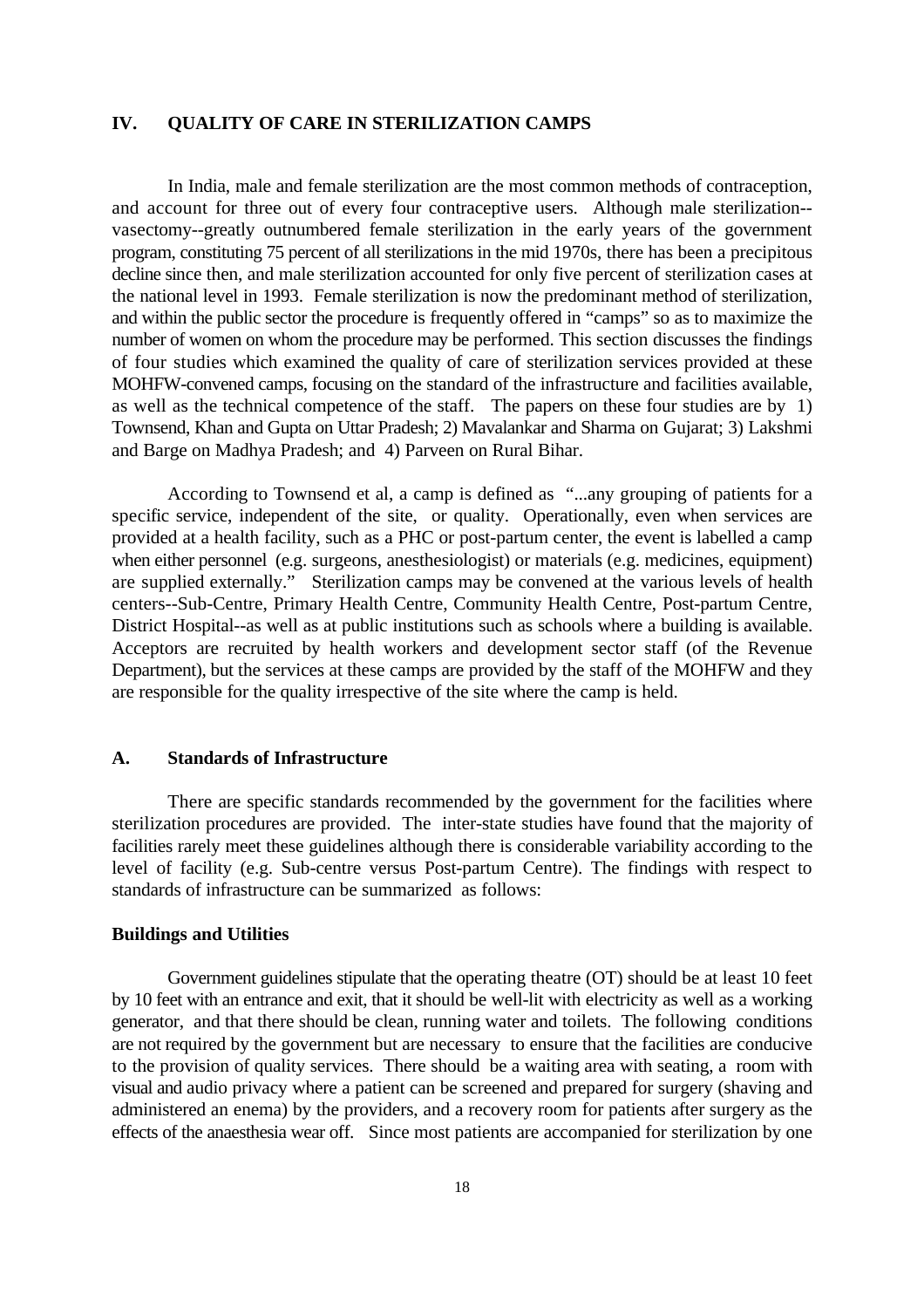or several relatives, space should also be made available for them as patients are usually at the facility for the duration of the entire day, commonly with infants and young children. In addition, these relatives should ideally have access to food and drink and toilets.

Standards of infrastructure, equipment and logistical support vary according to the level of health facility where the camp is convened so that Post-partum Centres and Community Health Centres tend to have more adequate facilities, equipment and trained staff than do PHCs and Subcentres. In the latter two centers, the operating theatre is usually a converted room with little audio and visual privacy. Outreach camps held at non-health institutions appear to have the least adequate facilities: they are dark and offer little privacy; they are frequently without clean running water in the room serving as the makeshift operating theatre, and without electricity. In such cases, water has to be carried in and lighting obtained from battery operated flashlights or from power derived from a vehicle battery. In these camps and in those held at the smaller health centers where the electricity supply is irregular, researchers observed that there were occasions when surgery in progress, with the patient opened up on the table and the laparoscope inserted in her, was interrupted for several minutes while waiting for the power situation to be resolved.

Irrespective of type of setting, a finding common to all the studies on sterilization camps is that toilet facilities are either non-existent (outreach camps) or, where they are available, are not functioning and/or filthy. Toilet facilities are particularly important because patients are administered an enema prior to the surgery. Inadequacy of space was also another finding common to all these studies. Waiting facilities were either very limited, or non-existent, and patients were observed to be sitting on the floor even after being administered their pre-operation medication. The recovery area for post-operation patients is equally inadequate: there is usually no privacy and patients are carried out and placed on mattresses (without sheets) or mats on the ground. If the case load is heavy, patients are tightly packed in close proximity to one another. The needs of relatives accompanying sterilization cases are never taken into account. There is no waiting space for them and ANMs report that they have to bring tea and biscuits for their patients' relatives which they pay for themselves.

#### **Equipment and Logistical Support**

There is a specific set of equipment required for surgery and for the administration of anaesthesia in addition to the instruments needed for the sterilization procedure. An autoclave and kerosene are required for maintaining sterile/aseptic instruments, linens and dressings. Sterile gloves which may either be disposed of or sterilized between each patient and clean gowns for patients should also be available. Stretchers are necessary for moving patients from one room to another. A vehicle should be available for transporting patients home after they have recovered from surgery as well as for bringing staff to the camp site. Staff should be trained in the sterilization procedure, and assistant staff should also be trained.

Again, the larger health centers are better equipped. Physicians commonly bring the required surgical instruments with them to camps held at the smaller health centers or non-health institutions. At the majority of camps, standard theatre equipment is either non-existent or in extremely poor condition, and use of improvised equipment is reported in more than one study (e.g. makeshift operating table). Some surgical instruments are reportedly barely functional and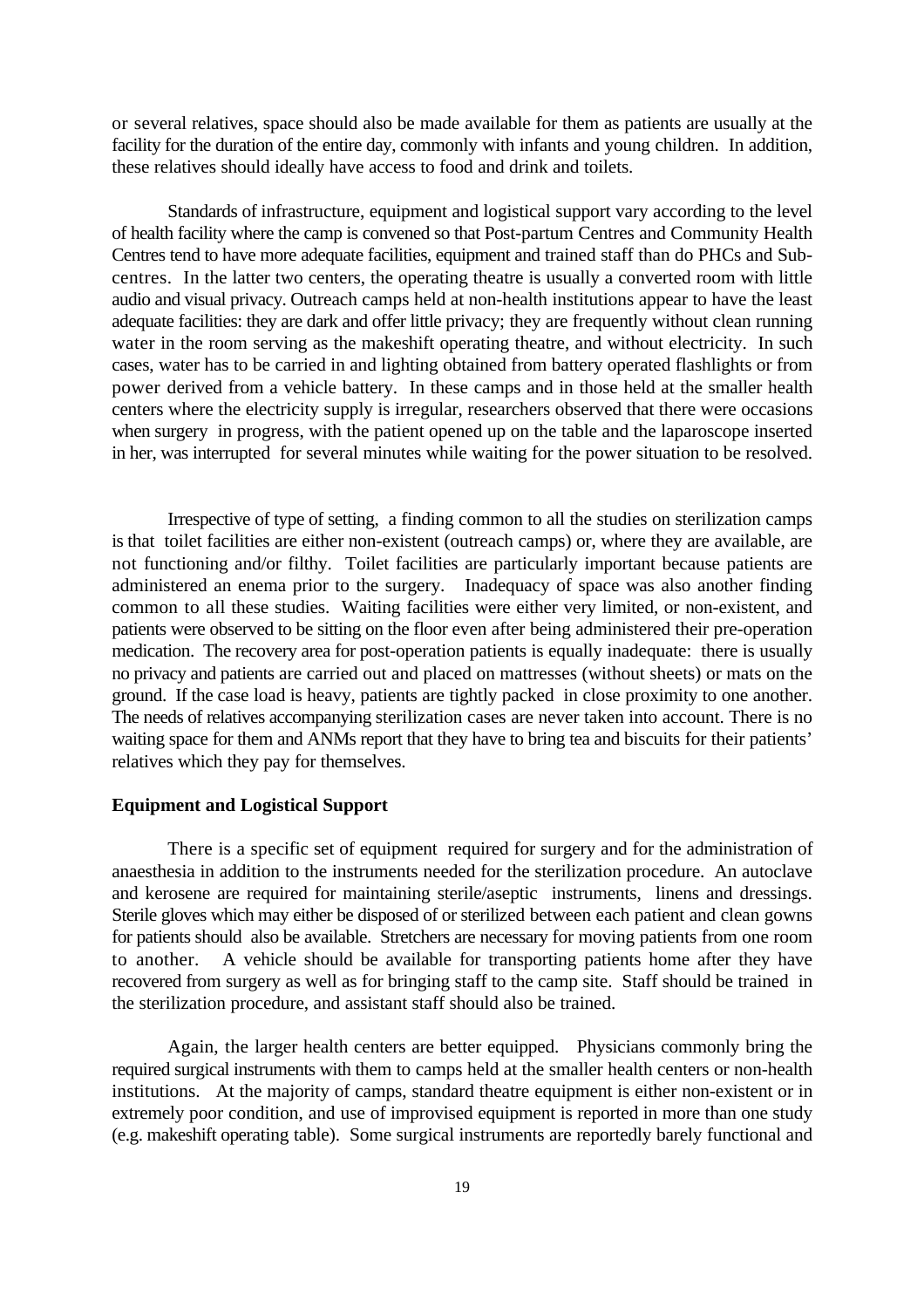some literally held together with tape. Operating theatre apparel (gowns, masks, slippers) are in short supply so that these are not changed between patients. The adequacy in supply of gloves varies by facility, but it is clear from these studies that providers are not scrupulous about changing gloves between patients. Gowns are rarely provided to patients: they go in for surgery with their petticoats pulled up around them in lieu of gowns and are thus exposed to male staff. Stretchers/trolleys are not available in many places so that patients are usually carried into and out of the operating theatre by a male attendant.

## **B. Technical competence**

The quality of health services is affected as much by the providers' willingness or ability to comply with institutionally defined standards of care as by the infrastructure. The discussion in this section focuses on the technical competence of staff providing surgical sterilization services at camps, and is organized according to pre-operation, surgical and post-operation care. It begins with a summary on the findings concerning cleanliness and hygiene and the maintenance of aseptic conditions at sterilization camps, issues where the intersection of infrastructure and professional behaviour are apparent.

#### **Cleanliness and hygiene of the facilities**

 These vary by location. Descriptions range from dark and unaired operating theatres with bloodied swabs from several days back unswept on the floor and unchanged rubber sheets on the operating table (rural Bihar) to sites cleaned daily with phenyl and cleaned operating tables (Madhya Pradesh).

#### **The maintenance of aseptic conditions**

 All the studies found that throughout the entire procedure of female surgical sterilization, the maintenance of aseptic conditions is extremely poor. Again this tends to vary according to the level of the facility, with the worst observation of aseptic precautions found at the outreach camps. The importance of maintaining sterile conditions where surgical procedures are involved does not appear to be recognized by providers of sterilization services. At the same time, this is exacerbated by the inadequacy of logistical support and supplies, the often heavy case load at these camps, and the time pressure providers tend to be placed under in these circumstances. The specific failures noted in observing aseptic precautions are as follow:

- <sup>é</sup> With the administration of pre-operation medication, clean and adequately autoclaved needles and syringes are not used. They are commonly washed, in some cases in hot water, and may also be boiled for a few minutes, but for insufficient time to become sterile. The same needle and syringe are used to administer the different pre-operation drugs. Even where needles do not appear to be in short supply, camp organizers and nurses do not appear to take the trouble to prepare a sufficient number of autoclaved needles for the caseload.
- <sup>é</sup> The same enema instruments are used for each patient without cleaning or washing.
- <sup>é</sup> Similarly, the same razor blade is used for shaving more than one patient, without cleaning or disinfecting.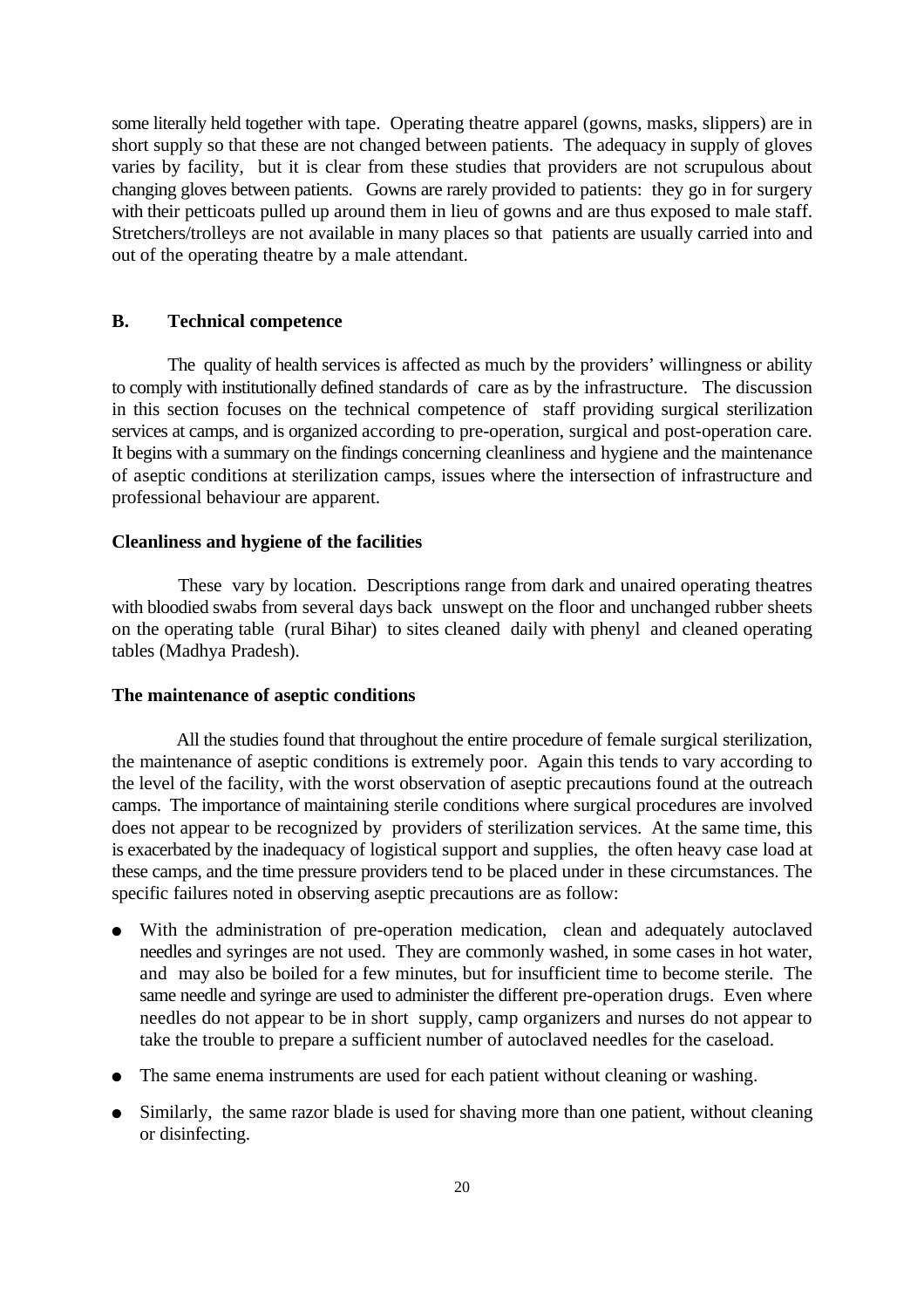- In the operating theatre, general aseptic precautions like changing gloves, gowns and caps after each patient are not observed.
- <sup>é</sup> Health providers like the surgeons do not scrub prior to each operation. They also do not change gloves between patients; it is common practice for them to wash their gloves in hot water and to dip them in Cidex before moving on to the next operating table.
- <sup>é</sup> Operating table sheets, although they may be freshly laundered and sterile at the start of the camp, are left on the table the entire day and not changed between patients.
- <sup>é</sup> Sterilization of surgical instruments is highly inadequate. One set of researchers observed that instruments, including the laparoscope, are washed in hot water, dipped in Cidex germicidal solution for a minute or less (complete sterilization requires soaking for 10 hours and high-level disinfecting for 20 minutes), rinsed in water again, and then dried with a sterile cloth before use. Health centers may commonly start the day with autoclaved instruments, but rather than being properly sterilized again for the next patient, these used instruments are merely rinsed in hot water and dipped in Cidex for reuse on another patient.
- <sup>é</sup> Sutures and dressings for the incision are also not sterile.

## **Staffing**

The surgeons performing the sterilization usually commute to the camps at the smaller and outreach facilities and may be contracted from the private sector. Sterilization camps are organized by administrative sub-districts called talukas or blocks, are held once a week, and their staffing and management are shared on a rotating basis by the staff of the PHCs involved. Because it is a requirement that all ANMs from the block participate at the camp whether or not a client of theirs is being sterilized, the number of staff at a camp is considerable.

#### **Quality of Care Related to Surgical Sterilization Procedure**

The following section reviews the findings on the quality of care provided at sterilization camps related to the surgical procedure.

#### **Pre-operation Care**

*Waiting time.* The surgeons invariably arrive at the camps late so that patients are subject to a lengthy wait between the time they arrive at the camp and the surgery--one researcher reported the average waiting time to be 4 to 5 hours. This substantial delay poses a problem as patients have had to fast from the night before and are hungry.

**Registration.** This formality is properly completed as the incentive payment to sterilization acceptors requires the patient to be registered.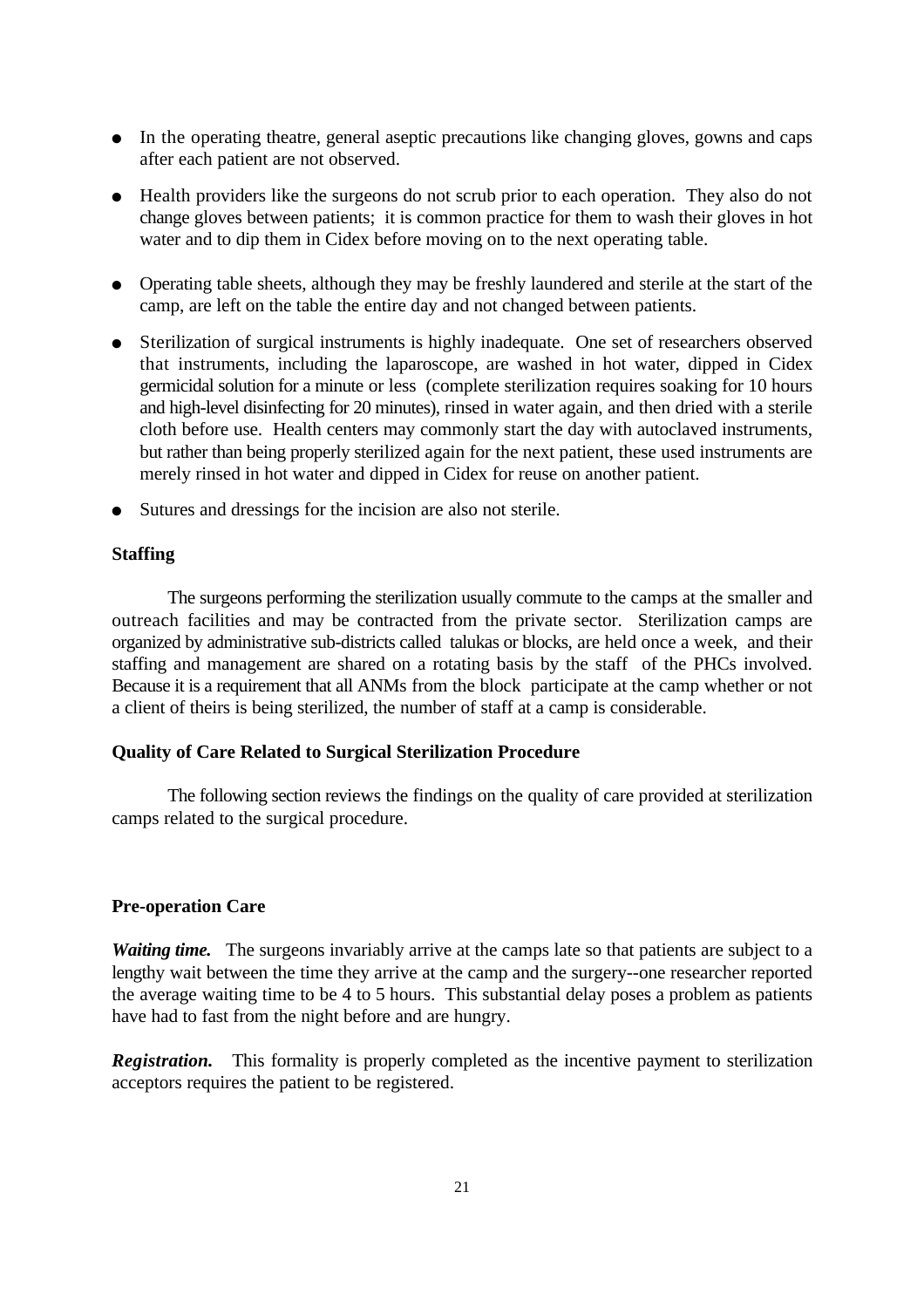*Screening.* Prior to surgery, the screening of patients by a systematic physical examination is essential in order to rule out high-risk cases. This involves the measurement of blood pressure, and urine and haemoglobin tests, as well as a general physical exam that includes a pelvic exam. The findings on whether screening was actually performed vary from none (Bihar), to cursory without a pelvic exam (Gujarat), to performed at all sites which the researchers observed (Madhya Pradesh and Uttar Pradesh). In Madhya Pradesh, clients were screened by a medical officer following registration, and there were those who were subsequently rejected for sterilization surgery. Rejected clients averaged two to three per camp. In Uttar Pradesh, it was observed that lab results were not always reported correctly, recorded haemoglobin levels were constant across all cases. This may have been done in order to retain women for the procedure who were actually anaemic and thus contraindicated for sterilization, so as not to lose a motivated client or another case toward meeting the targets.

*Pre-operation preparation.* This involves the administration of various medication (tetanus toxoid, anti-palpitation and anti-depressant drugs, antibiotics and anaesthesia) through a series of injections, an enema, and shaving the client. As discussed previously, a finding common to all the studies is that sterile syringes and needles, enema instruments and razors are not used for these procedures and are shared between patients without proper cleaning and sterilizing. Another common finding is that the stipulated time interval between the administration of the medication and the surgery is not observed, the full effects of the drugs are not felt, and the patient is caused much discomfort. In Bihar, it was observed that at outreach camps especially, there was occasionally an insufficient supply of anaesthesia for the case load so that the last few patients were administered a lower and inadequate dosage, and in one reported case, one ether bottle was shared between two patients simultaneously. While in Madhya Pradesh the staff appeared to be well-trained in pre-operative procedures, it was noted in Gujarat that they were not and had difficulty performing basic medical tasks such as opening the antibiotic valves and assembling the syringes and needles.

*Pre-operation counselling***.** This seems to be non-existent at most camps. Patients were not informed of the procedural steps for the sterilization and did not know what to expect.

## **Surgery**

At sterilization camps, the operating theatre commonly resembles an assembly line with two patients laid out on separate tables at the same time so that the surgeon can turn immediately from one to another as soon as he has completed the procedure. With a laparoscopy, the time taken from making the incision to the completed ligation is only 2 to 3 minutes, and the medical officer may suture and dress the incision so the surgeon can move on to the next patient. An average of 10 to 15 operations an hour can be performed with this system.

- It has been noted above that all these studies found that there is no proper observation of aseptic precautions in the operating theatre in sterilization camps. Operating theatre apparel for staff and sheets on the operating tables are not changed between patients, and surgical instruments, including the laparoscope, are not adequately cleaned and sterilized between patients.
- <sup>é</sup> Operating theatre attendants are not well trained as they tend to be peons in the PHCs. ANMs who assist in the surgery are also reportedly not skilled as assistants since they have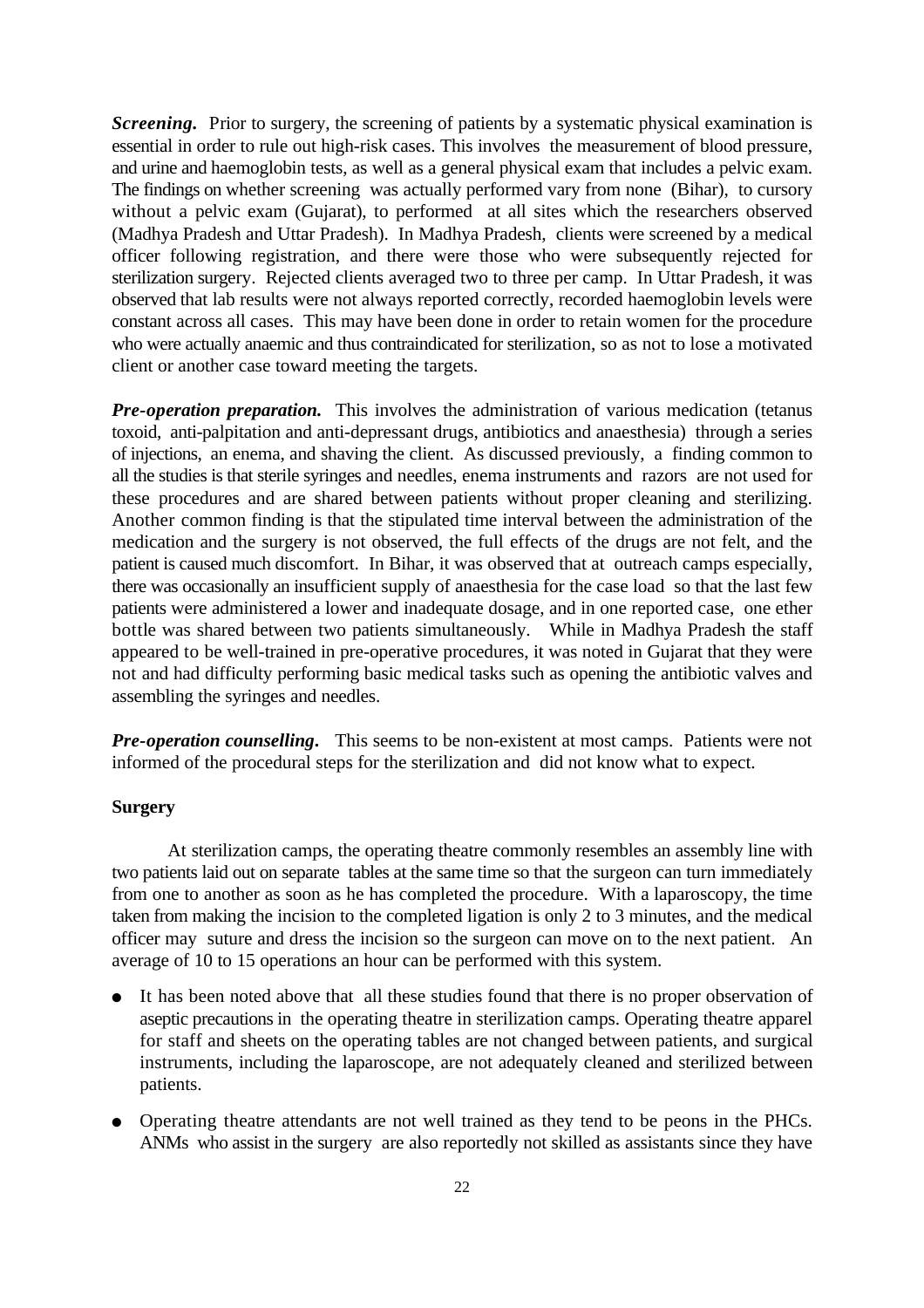had no training in this area, are ignorant of the ideal procedures and have had to learn on the job. One study reports that an attendant laid out all the surgical equipment on an unconscious patient's leg prior to the start of the operation. In the same study, a case is also reported where the surgeon was unable to locate a patient's tube and it had to be found by the assistant.

In the section on pre-operation procedures, mention has been made of the inadequate time interval between administration of anaesthesia and starting surgery, and the rationing of anaesthesia when the supply is insufficient so that patients receive less than the recommended dosage. Administration of one type of drug in lieu of another also reportedly occurs. At one facility, researchers observed that at the end of the surgery, after the incision had been sewn up, patients were given a sedative rather than the recommended painkiller which should be administered 15 minutes prior to surgery, with the result that patients were in acute pain.

#### **Post-operative care**

Following the operation, the patient is transferred to the recovery room and placed on beds, mattresses or rugs on the ground. Relatives then look after the patient. As stretchers are non-existent at most facilities, inert and unconscious patients are carried out in the arms of a male attendant to the recovery area. Some researchers state that this compromises standards of modesty since patients are not properly dressed (it was also observed that in some places, the male attendant tied the patient's petticoat). At many facilities where camps are held, the recovery area is not private. Medically, there is no monitoring of patients after surgery to ensure that they are not going into shock, and the surgeons leave as soon as the last operation has been performed, with only a cursory checking of the patients if at all.

Although it is recommended that patients only be discharged 4 to 5 hours after surgery, all the studies noted that they were discharged much sooner, in some places even before they were fully conscious. This premature discharge may be related to the volume of cases and the need for space. Before discharge, patients are given a packet of medication containing analgesics and vitamins and/or iron supplements, and in some places antibiotics. They are given minimal verbal instructions about how to take care of themselves (e.g. not to get the wound wet) but they do not receive written advice. Patients and their family attendants are then transported to their homes in a government-provided vehicle. In the one study which investigated the payment of the sterilization incentive, it was found that 15 rupees was deducted from the 150 rupees incentive fee to meet the cost of fuel involved in acceptors' transportation.

#### **Follow-up**

The ANM visits each patient at home following the surgery, often 2, 4 and 7 days after, to change the dressings, administer antibiotics if required, and after 7 days to remove the stitches. These studies have found that ANMs are conscientious about following-up sterilization acceptors and that their visits are regular. However, one study noted that ANMs are given no set protocol for these follow-up visits and thus have no guidelines with which to ascertain problems.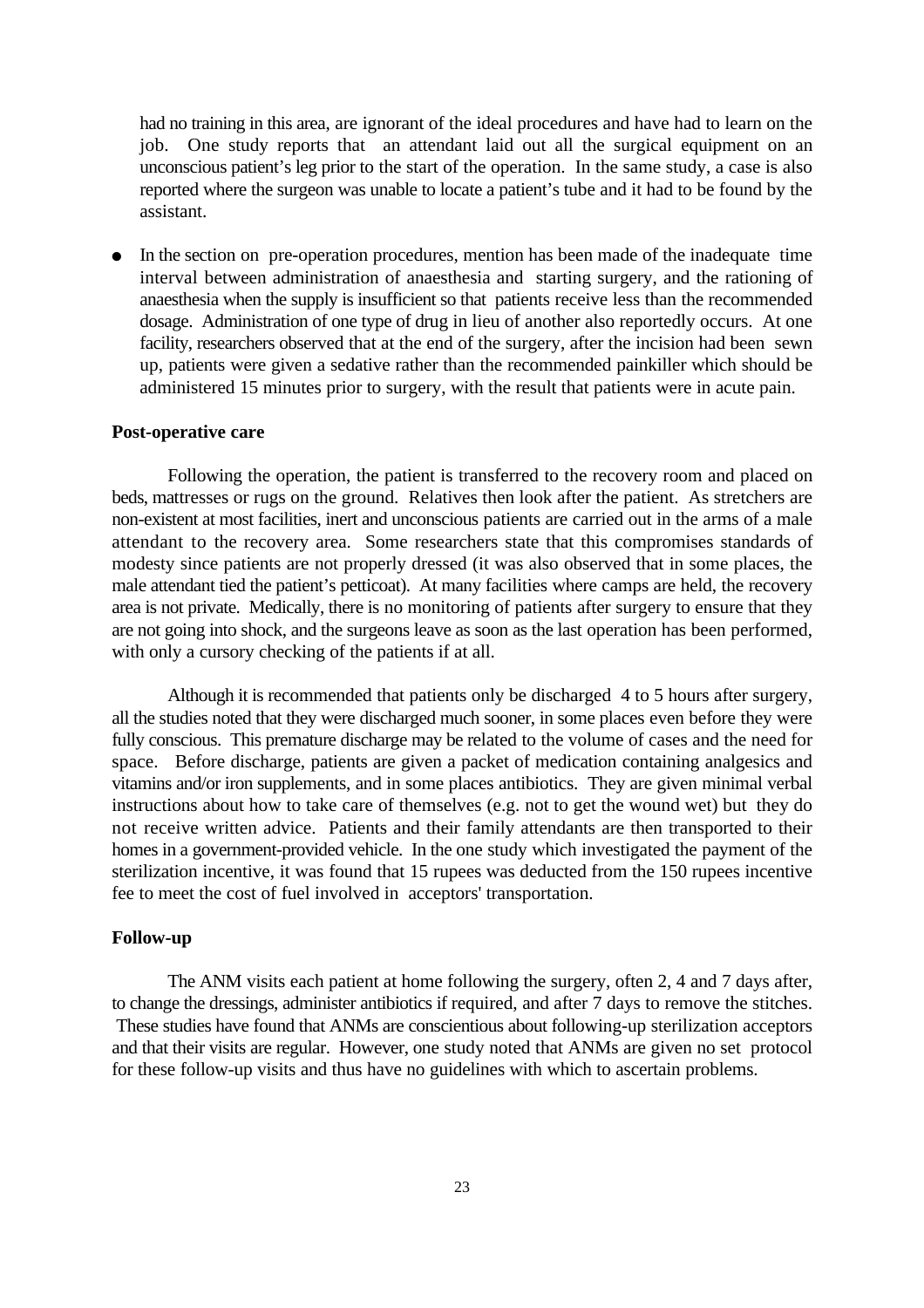## **C. Interpersonal Dimension of Quality of Care**

The findings of these studies demonstrate that empathy with clients is entirely absent from sterilization camps and that no consideration is given to the dimension of inter-personal relations. Patients are treated with neither respect nor sympathy and are not provided with the most basic information which could make this a less anxiety-provoking experience. In one camp, two patients were made to squat on the floor in the operating theatre while waiting for the surgeon to complete surgery on the preceding two cases.

Observations in these studies indicate that nurses and doctors are intolerant of complaints from sterilization patients and respond to them impatiently and harshly. Medically, very little is done to ensure the physical comfort and safety of patients. Aseptic precautions are not observed, thereby exposing patients to infections and more serious morbidity through contaminated instruments. Medication is improperly administered so that patients are subject to acute pain during and after surgery. The modesty of women patients is not respected with the lack of spatial privacy at these camps, the inability to provide surgical gowns, and , it has been observed by Mavalankar and Sharma, by the gender division of labour among lower-level operating theatre staff whereby women staff wash and sterilize the instruments while male staff help the women patients physically (e.g. getting them into the lithotomy position) when they are most exposed.

## **D. Organization and management of camps**

These studies clearly show that the management and organization of sterilization camps is extremely poor. The camps are convened with little planning, and things are often done on an ad hoc basis. There are no well-defined protocols, manuals or guidelines for the staff to follow, no checklist against which to organize the camp, and camp procedures do not appear to be monitored. Because the responsibility for organizing the camps devolves to the various PHCs involved on a rotating basis, overall responsibility for each camp as well as for the specific tasks involved is not clearly defined. No one single individual is in charge of a camp. Senior administrative officials often appear to be more concerned about the camps' ability to meet targets rather than offer quality services.

#### **E. Summary**

From these studies, the variable but often poor quality of services in sterilization camps may be attributed to the intersection of the following factors: inadequate physical infrastructure and logistical support; absence of clear guidelines and protocols setting out standards to be met in services and procedures; an absence of understanding what constitutes quality services; an indifference among many providers to adhering to standards of performance and to the human dimension entailed in providing health services; and finally, the provision of sterilization services largely within the context of meeting targets and thereby achieving volume rather than quality.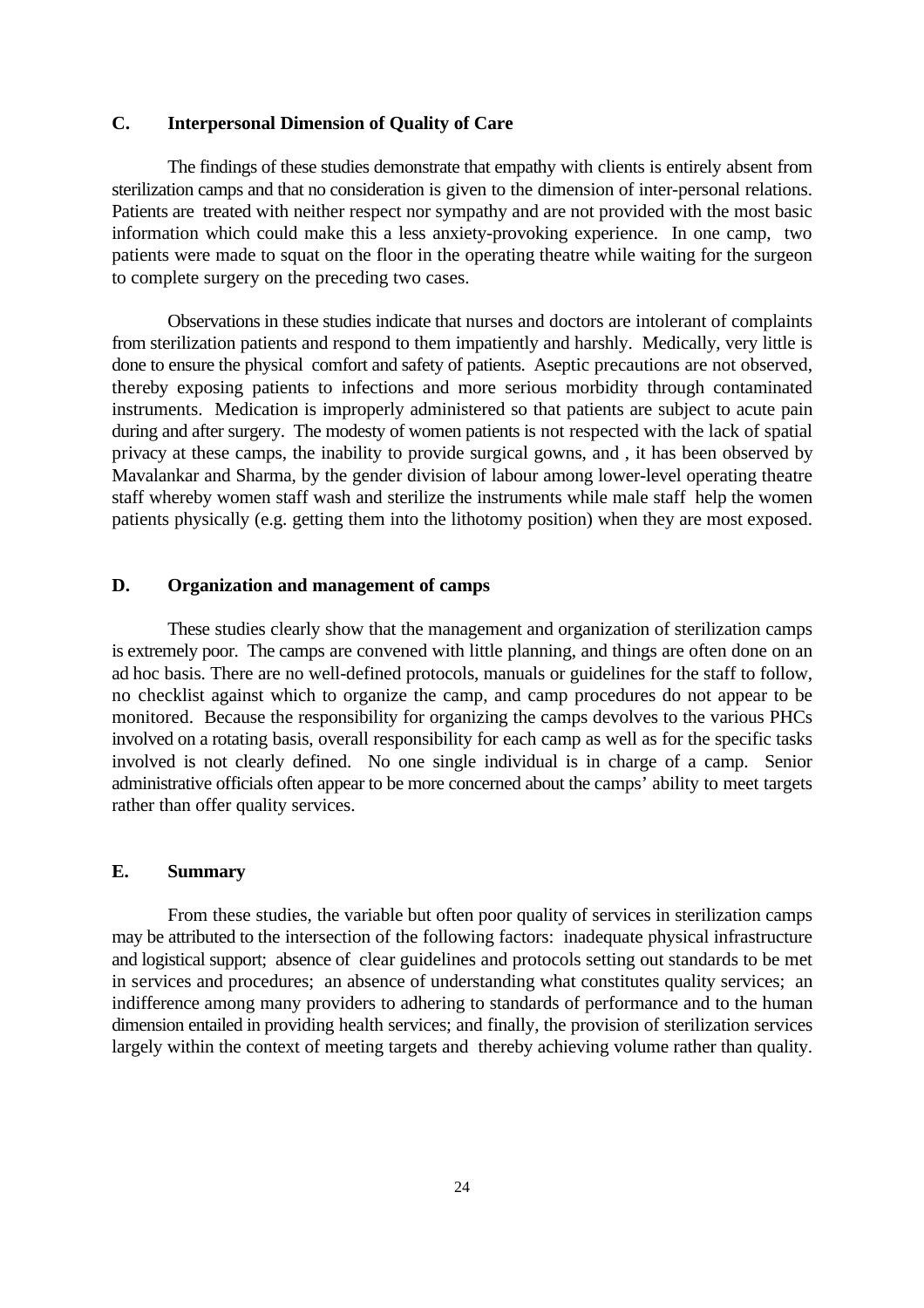#### **V. IMPACT OF QUALITY OF CARE ON CONTRACEPTIVE USE**

It has been hypothesized that the quality of care is positively related to a client's level of satisfaction with the services received and to her use of contraception. However, one of the significant findings emerging from the research on clients' perspectives (see Section II) is that Indian women generally express satisfaction with the services received, notwithstanding the fact that they themselves have reported these to be indifferent in the various dimensions of quality, and that this unexpected relationship is a function of the low expectations they hold of services from the government. On the other hand, the studies on the impact of quality of care on contraceptive use presented at this workshop confirm the hypothesized relationship, and demonstrate that high quality care has a direct and positive effect on both contraceptive adoption and continuation. The final section of this report reviews these research findings, drawing on the studies by Koenig, Hossain and Whittaker on Matlab, Bangladesh; Char on urban Bihar, Orissa and Gujarat; Bhat on Karnataka; and Patel on Bharuch district in Gujarat.

#### **A. The Effects of Quality of Care on Contraceptive Adoption**

The study undertaken by Koenig et al focuses on the quality of health and family planning outreach services delivered by female field-workers as measured in a client survey of 7,800 currently married and fecund women in rural Bangladesh, and examines the relationship between these indicators and contraceptive adoption and method continuation. The major findings of their study are as follows:

- <sup>é</sup> Visitation frequency of female field-workers is positively related to contraceptive adoption. Respondents reporting a female fieldworker visitation frequency of at least bimonthly were twice as likely to subsequently adopt a modern contraceptive method as women who had never been visited (49 versus 26 percent).
- The duration of an outreach visit is also positively related to subsequent contraceptive adoption. In other words, the more time a fieldworker spends with a client, the greater the likelihood of the latter's adopting a contraceptive method.
- <sup>é</sup> Clients' perceptions of the quality of care provided by field-workers are strongly associated with subsequent contraceptive adoption. Respondents who said they welcomed another visit from the fieldworker were more likely to accept a method than those who viewed another fieldworker visit negatively (55 versus 30 percent). Employing an index of fieldworker quality of care based on respondents' reports of service quality, it was found that high quality service was highly predictive of subsequent contraceptive adoption: women who were classified as having received excellent care were much more likely to adopt contraception than those who were considered to have received poor care (60 versus 25 percent). Controlling for the effects of programmatic variables and client characteristics, multivariate analysis confirms the highly predictive net effect of quality of care on contraceptive adoption. Based on the constructed fieldworker quality of care index, it was found that women who were considered to have received good care were 1.9 times more likely, and excellent care 2.3 times more likely, to subsequently adopt a contraceptive method in comparison to those who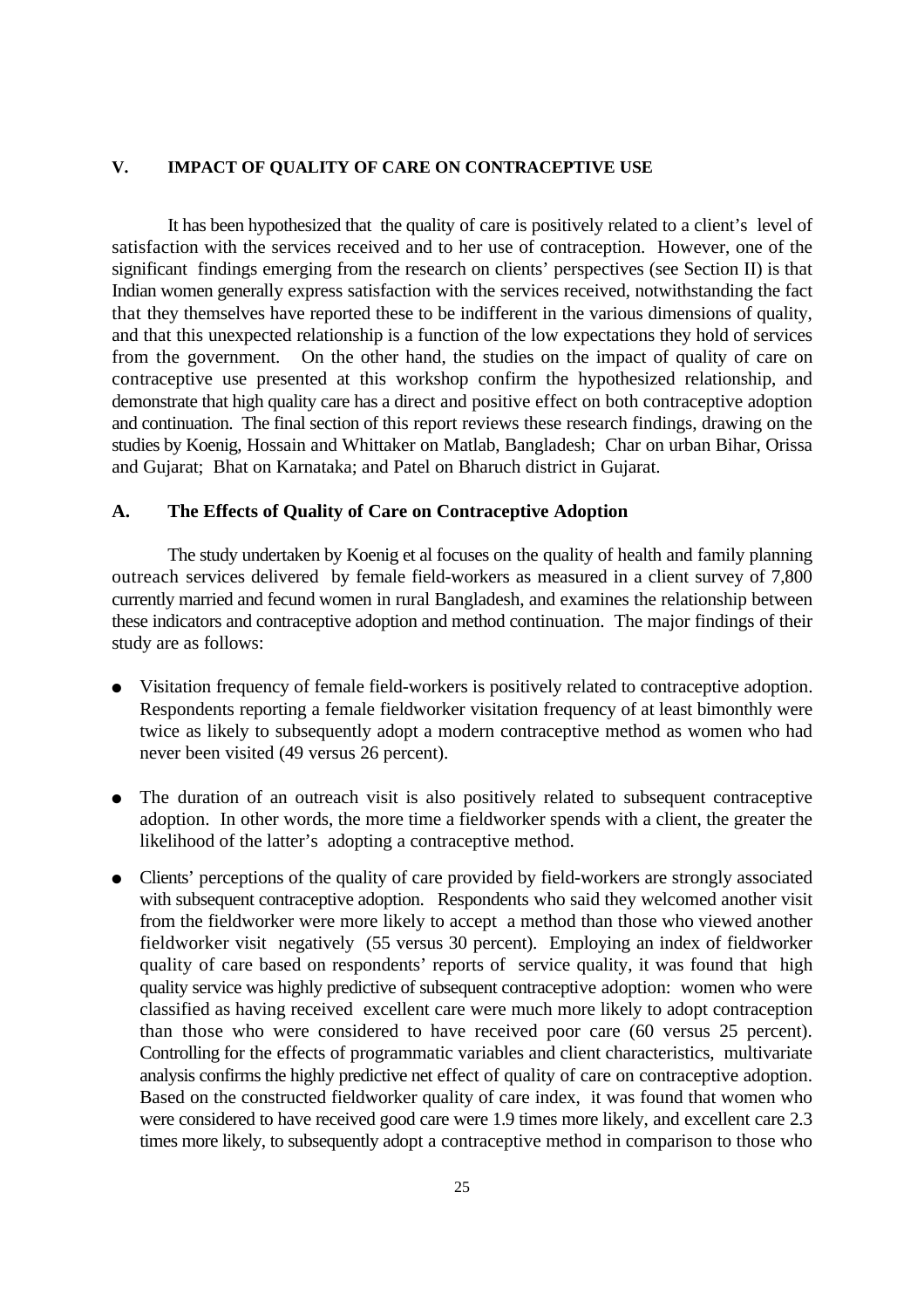had received poor care. It is of interest to note that among those who had received substandard care and those who had never been visited by a fieldworker, there was virtually no difference in the rates of subsequent contraceptive adoption. Additionally, the association between perceived quality of care and subsequent contraceptive adoption only exists at the outreach level. There is no association at the clinic level.

Koenig et al also found that fieldworker quality of care was a much stronger determinant of subsequent contraceptive adoption than contraceptive choice whose relationship to adoption was less clearcut.

## **B. The Effects of Quality of Care on Contraceptive Continuation**

The individual effects of the different dimensions of quality of care on contraceptive continuation are discussed in the papers by Char, Bhat, and Koenig et al. In these, the researchers identify the specific aspects of care which are significantly associated with the continued use of reversible contraceptive methods. The effects of a program on continuation are discussed in Patel's paper.

Based on interviews with acceptors in urban Bihar, Orissa and Gujarat, Char found that contraceptive continuation is affected by the quality of care in several ways. The contraceptive continuation rate greatly increases if the client is provided with her choice of method. Conversely, a client who has no method in mind when counselled about contraceptive adoption is less likely to continue with a method than one who is using a method of choice. The major reasons given for discontinuation are experience of or anticipation of side effects; however, Char did not correlate discontinuation as a result of side effects with the quality of care variables, follow-up and counselling. In terms of determinants of IUD continuation, Bhat, employing survey data from Karnataka, similarly found that side effects are the major reason for discontinuation in all the use intervals measured. In his analysis, the one quality of care variable which demonstrated a statistically significant effect on continuation was whether the acceptor had received a follow-up visit after insertion, but this was only important in the first three months and only if the visit was made after the first fifteen days following insertion when a woman reportedly becomes aware of side effects.

In assessing whether the impact of quality of care is mediated through side effects, Bhat found that the two variables which were significant were whether the client had received a medical check-up and counselling at the time of acceptance. Koenig et al report that while the association between fieldworker quality of care index and contraceptive continuation is modest for first method use, it is systematic and statistically significant where all method continuation is concerned. After controlling for programmatic and client characteristic variables, clients considered to have received good care are 24 percent, and excellent care 30 percent, more likely to continue using any contraceptive method. Another quality of care variable, the amount of time a fieldworker spends with a client, displays a similar effect on all method continuation. The differential effects on first method continuation and all method continuation may be explained, Koenig et al propose, by the fact that an effective fieldworker will counsel a client who has difficulty with the first method accepted to switch to other more suitable methods rather than discontinuing contraception altogether.